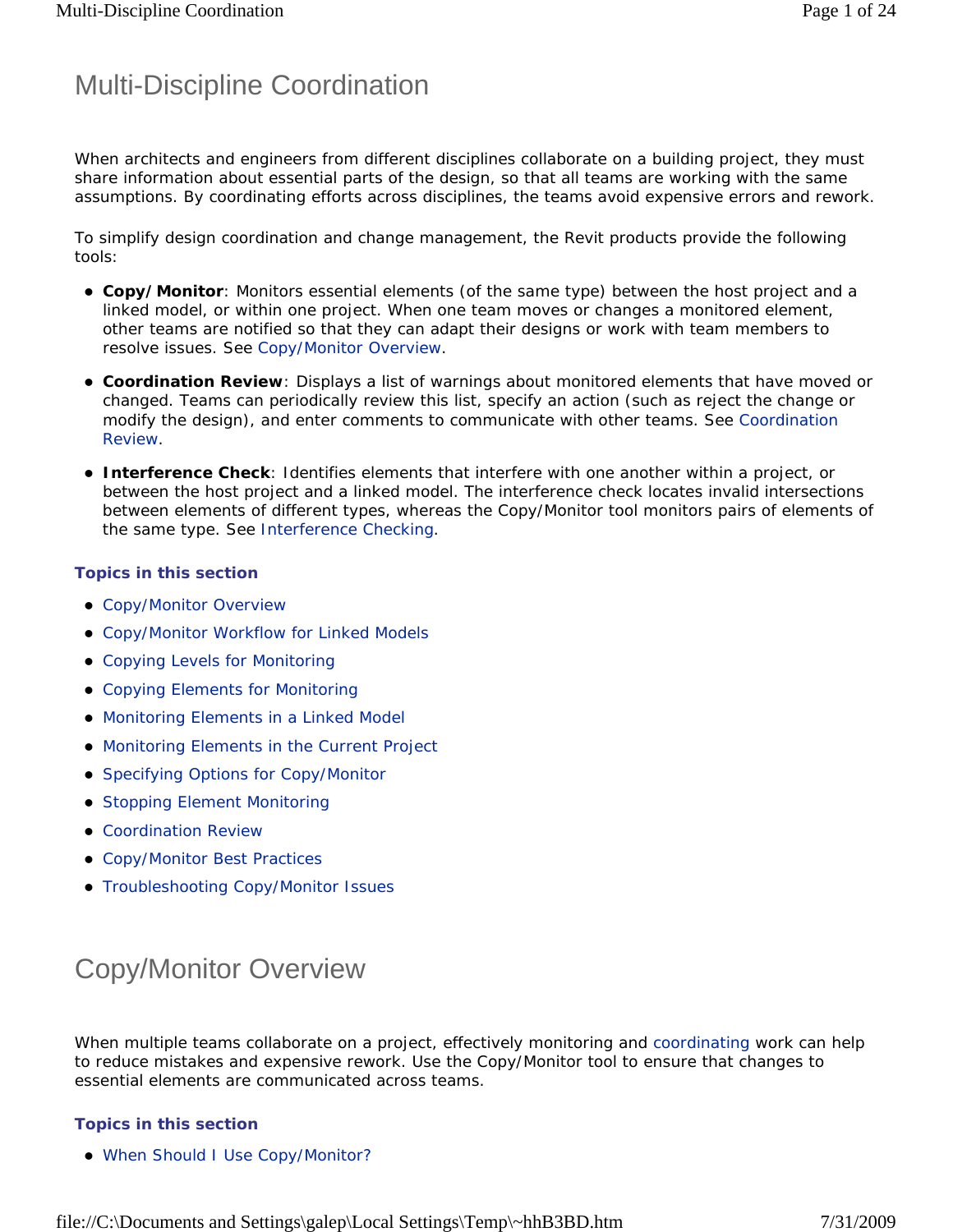- What Elements Can I Copy or Monitor?
- Copy/Monitor Methods
- Copy/Monitor and Workshared Projects

## When Should I Use Copy/Monitor?

Use the Copy/Monitor tool when

- The architectural team, the structural team, and the engineering team use Revit software.
- Each team must be informed of changes to levels, grids, and other elements that are essential to the overall design.
- The teams will link project files to work on the same building design. Each team maintains its own version of the project file and uses appropriate Revit software to develop the design for their specific discipline. Each project file is linked to the other project files to share information about changes to monitored elements in the building design. (For an alternative method, see Copy/Monitor and Workshared Projects.)

For example, the architect uses Revit Architecture to design the architectural model. The structural engineer uses Revit Structure to create an empty structural project. Then the engineer uses Copy/Monitor to copy levels and grids from the architectural model, providing a starting point for the structural design. Likewise, the architect links the structural model into the architectural project to monitor levels and grids. Whenever the architect or structural engineer moves or changes a level or grid, the other team member is notified of the change.

#### **Related topics**

- What Elements Can I Copy or Monitor?
- Copy/Monitor Methods
- Copy/Monitor Workflow for Linked Models

### What Elements Can I Copy or Monitor?

Use the Copy/Monitor tool to monitor changes to the following types of elements:

- **•** Levels
- Grids
- Columns (but not slanted columns)
- Walls
- Floors
- Openings

When monitoring walls, you can specify whether to monitor openings, including those for doors and windows. When monitoring floors, you can specify whether to monitor floor inserts and openings,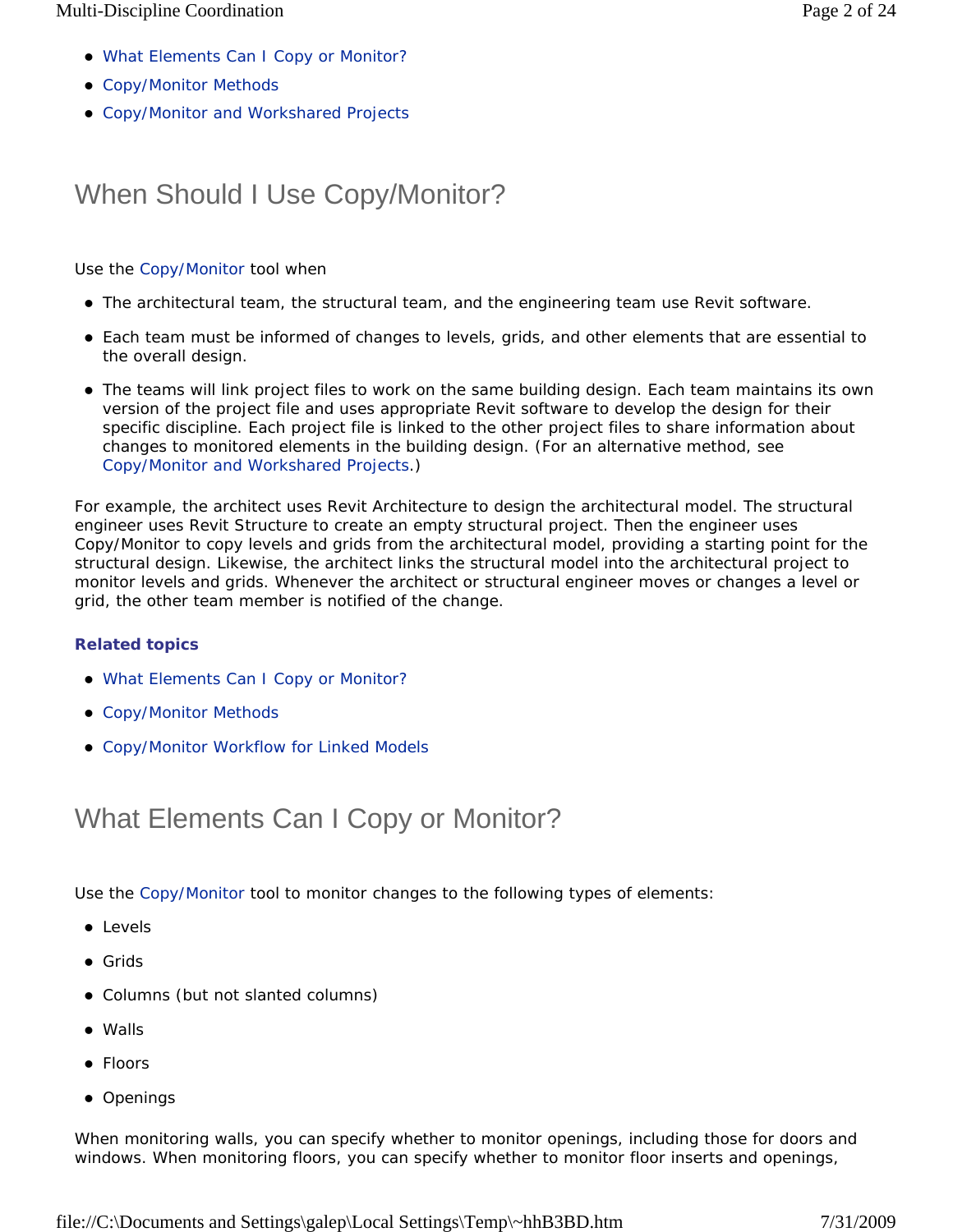such as shafts.

The Copy/Monitor tool is not intended to be used with:

- slanted columns
- in-place elements

If you need to represent in-place elements from a linked model, you can copy and paste them into the current project. See Copying Elements from a Linked Revit Model.

- design options
- project phasing

When you use Copy/Monitor to copy an element from a linked model into the current project, the copied element is assigned to the New Construction phase. It does not inherit the phase assigned to the original element in the linked model. See also Phase Mapping Linked Revit Models.

#### **Related topics**

- When Should I Use Copy/Monitor?
- Copy/Monitor Methods
- Copy/Monitor Workflow for Linked Models

## Copy/Monitor Methods

When you start the Copy/Monitor tool, you can select Use Current Project or Select Link. Then you can select Copy or Monitor:

- **Copy**: Creates a copy of a selected item and establishes a monitoring relationship between the copied element and the original element. If the original element changes, a warning alerts you when you open the project or reload the linked model. (This Copy tool is different than the other Copy tools, which are used for copying and pasting.)
- **Monitor**: Establishes a monitoring relationship between 2 elements of the same type. If an element changes, a warning alerts you when you open the project or reload the linked model.

The following topics describe how Copy/Monitor works depending on which methods you choose.

#### **Topics in this section**

- Copy Elements within the Current Project
- Copy Elements from a Linked Model
- Monitor Elements in the Current Project
- Monitor Elements in a Linked Model

### Copy Elements within the Current Project

When you start the Copy/Monitor tool, select Use Current Project, and then select Copy, you can copy and monitor selected elements within the same project.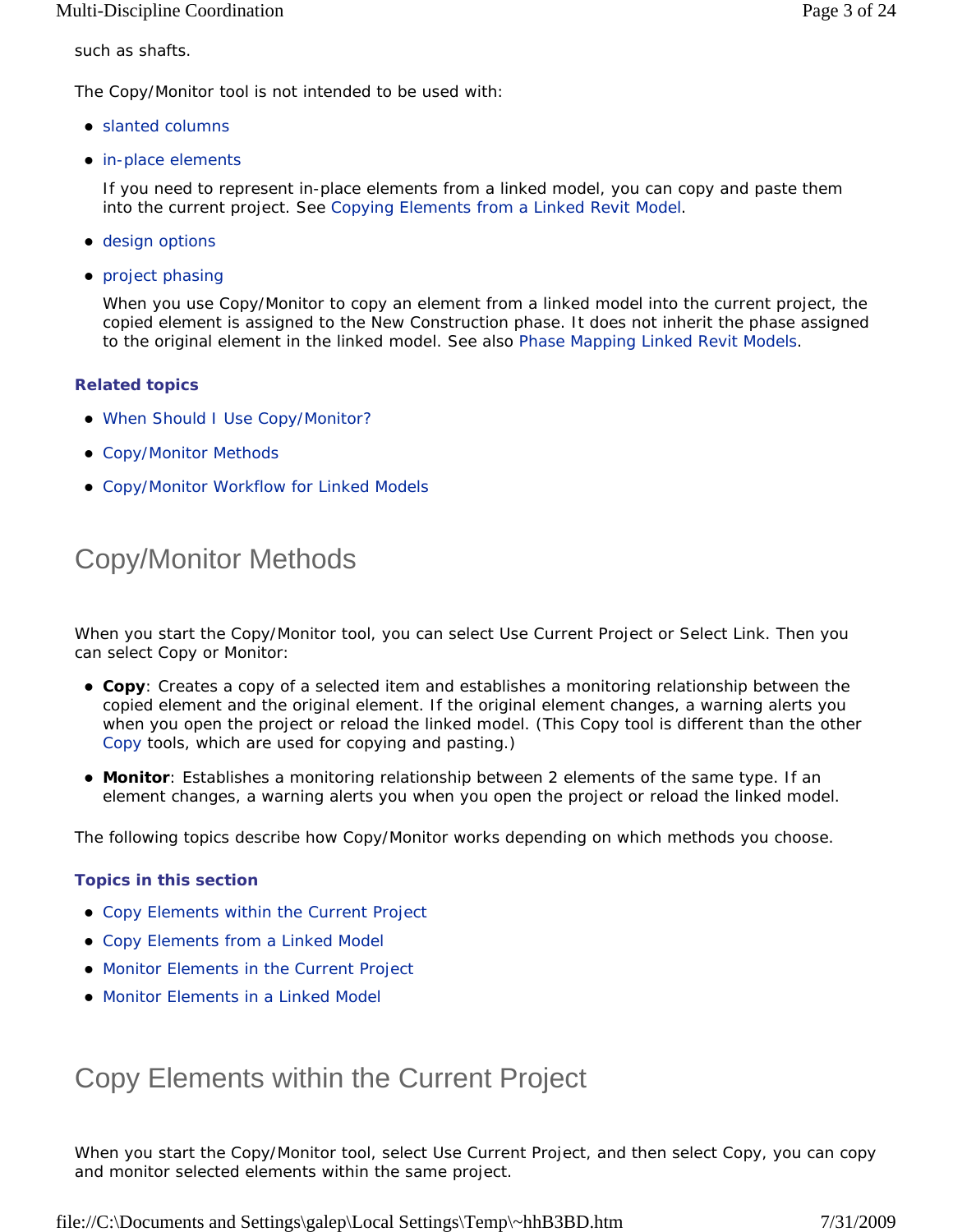For example, use this method in Revit Architecture when you have created architectural columns and you want to copy structural columns to the same locations. When an architectural column is moved, a warning reminds you to move its structural column.

You can also use this method when implementing Copy/Monitor in a workshared project. See Copy/Monitor and Workshared Projects.

## Copy Elements from a Linked Model

When you start the Copy/Monitor tool, choose Select Link, and then select Copy, you can copy elements from a linked model to the current project, and monitor changes to the original elements. When an element in the linked model changes, a warning alerts you of the change.

For example, you can copy levels and grids from a linked architectural model into a structural model. When a level or grid is moved in the architectural model, a warning alerts structural engineers.

See Copying Levels for Monitoring and Copying Elements for Monitoring.

### Monitor Elements in the Current Project

When you start the Copy/Monitor tool, select Use Current Project, and then select Monitor, you can establish relationships between elements in the current project, and monitor changes to the elements. When an element changes, a warning alerts you of the change.

For example, use this method to monitor 2 grid lines. If a grid line is moved, a warning alerts you so that you can adjust the other grid line, if needed. See Monitoring Elements in the Current Project.

You can also use this method when implementing Copy/Monitor in a workshared project. See Copy/Monitor and Workshared Projects.

### Monitor Elements in a Linked Model

When you start the Copy/Monitor tool, choose Select Link, and then select Monitor, you can establish relationships between elements in a linked model and corresponding elements in the current project, and monitor changes to the elements in the linked model. When an element in the linked model changes, a warning alerts you.

For example, in an architectural model, use this method to monitor levels and grids in a linked structural model. When a level or grid line is moved in the structural model, a warning alerts architects.

See Monitoring Elements in a Linked Model.

### Copy/Monitor and Workshared Projects

file://C:\Documents and Settings\galep\Local Settings\Temp\~hhB3BD.htm 7/31/2009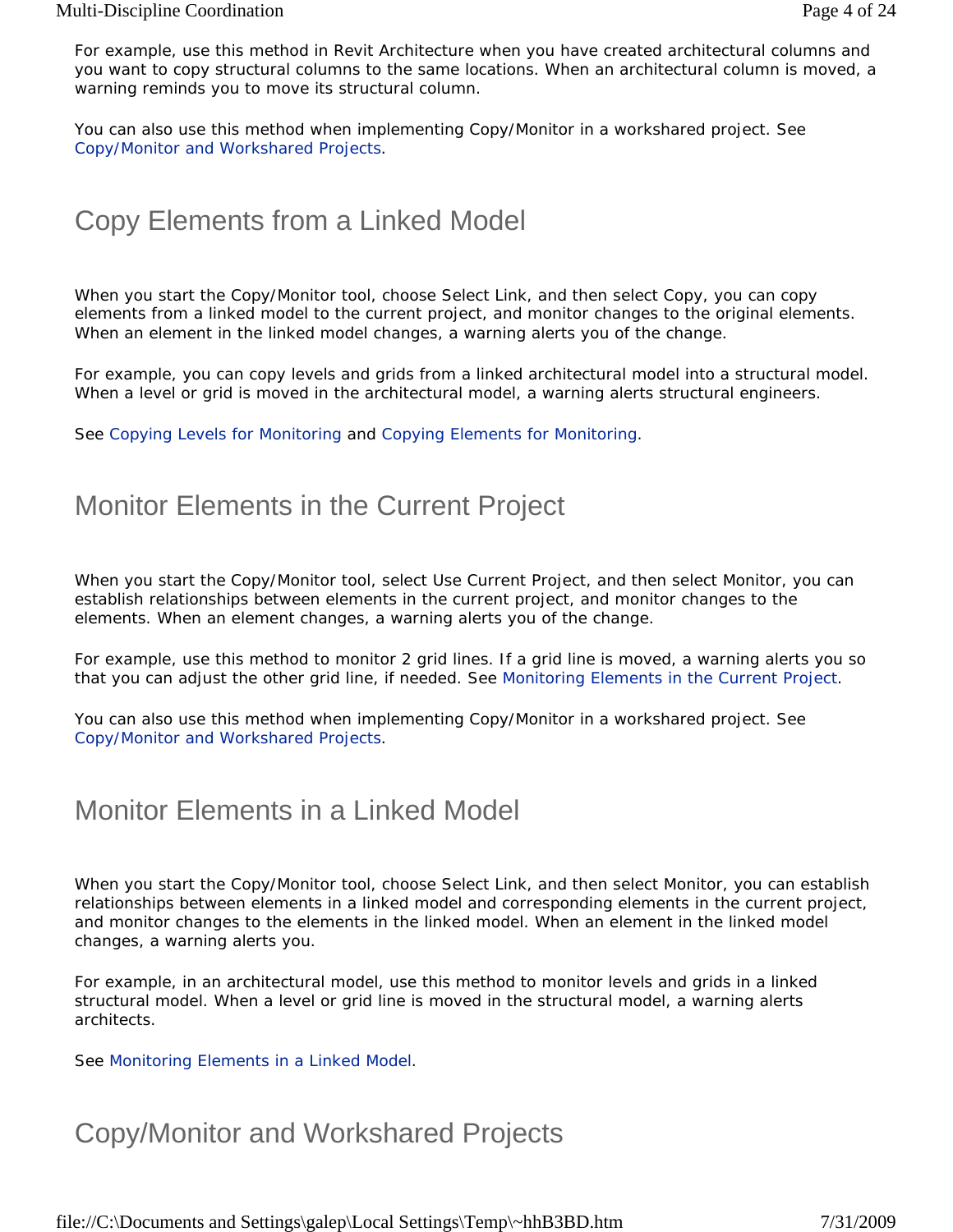As an alternative to using Copy/Monitor to coordinate changes between linked models, you can use it to coordinate changes in a workshared project. This practice is best suited to a small interdisciplinary team that is working on a building project at the same office or location.

When you start the Copy/Monitor tool, select Use Current Project. Then select Copy or Monitor, depending on your needs.

For example, suppose a building model is organized into the following worksets:

- Shared Levels and Grids: editable only by the project manager
- Interior: used by the interior designer to plan the interior of the building in Revit Architecture
- Exterior: used by the lead architect to plan the exterior of the building in Revit Architecture
- Structure: used by the structural engineer to plan the structural model in Revit Structure

The structural engineer uses Revit Structure to open the Structural workset, and then uses Copy to copy levels and grids from the Shared Levels and Grids workset. If the project manager moves or changes any levels or grids, the structural engineer receives a warning upon reloading the central model or performing a coordination review.

The interior designer uses Revit Architecture to open the Interior workset, and then uses Monitor to establish relationships between interior walls and exterior walls. If the lead architect moves or changes an exterior wall, the interior designer receives a warning upon reloading the central model or performing a coordination review.

## Copy/Monitor Workflow for Linked Models



The following workflow describes a typical process to coordinate efforts between an architectural team and a structural team working on the same building using linked models. The process is similar when coordinating efforts between an architectural team and an MEP team, or a structural team and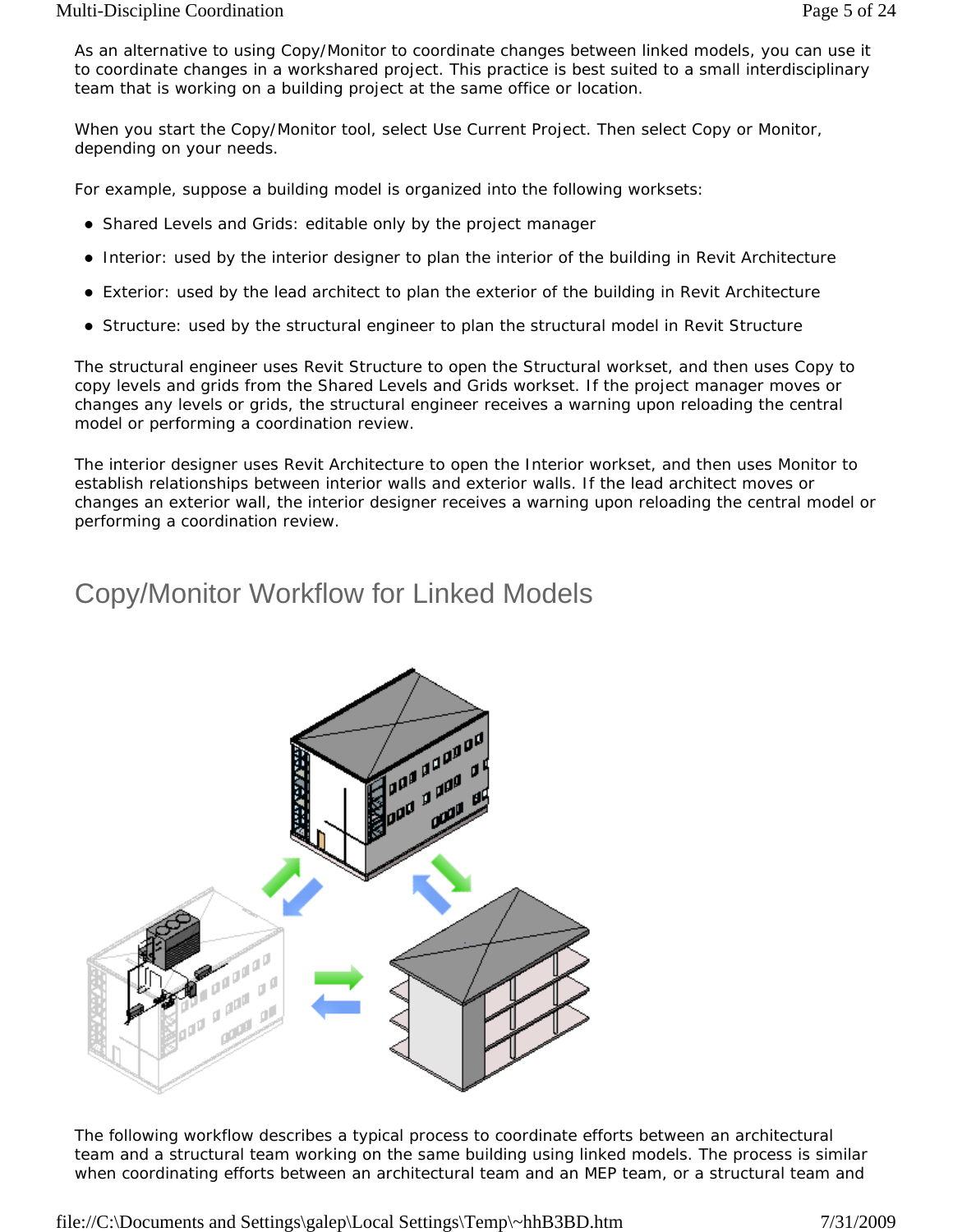an MEP team.

#### **To use Copy/Monitor with linked models**

- 1. The architect uses Revit Architecture to create the architectural model, as follows:
	- a. Creates levels and grids, at a minimum. The architect can also add columns, walls, floors, and other elements.
	- b. Saves the architectural project file.
- 2. The engineer uses Revit Structure to create an empty structural project, as follows:
	- a. Uses a structural project template that defines the desired views and settings. See Structural Template and Creating a Custom Project Template.
	- b. Saves the empty structural project file.
- 3. The engineer copies relevant architectural elements into the empty project, as follows:
	- a. Links the architectural model into the empty project. See Linking Revit Models.
	- b. Pins the linked model in place, so that it cannot be moved inadvertently, as follows:
		- Selects the linked model in the drawing area. **Tip** Move the cursor over the linked model in the drawing area. When its boundary is highlighted, click to select the link.
		- Clicks Modify RVT Links tab > Modify panel > Pin.
	- c. Copies levels from the architectural model into the project. See Copying Levels to Monitor.
	- d. Copies grids and other elements from the architectural model into the project. See Copying Elements for Monitoring.
	- e. (Optional) Hides the linked architectural model.

See Hiding a Linked Model in a View.

f. Adds structural elements to the structural model, as desired.

If any copied elements are moved or changed in the architectural model, the engineers are notified of the changes when they open their project or reload the architectural model. These warnings also display in a coordination review.

- 4. In the architectural model, the architect monitors relevant structural elements, as follows:
	- a. Links the structural model into the architectural project.

See Linking Revit Models.

- b. Pins the linked model in place.
- c. Monitors (without copying) levels and grids (and other elements) in the structural model. See Monitoring Elements in the Current Project.
- d. (Optional) Hides the linked structural model.
- e. Adds architectural elements to the architectural model, as desired.

If any monitored elements are moved or changed in the structural model, architects are notified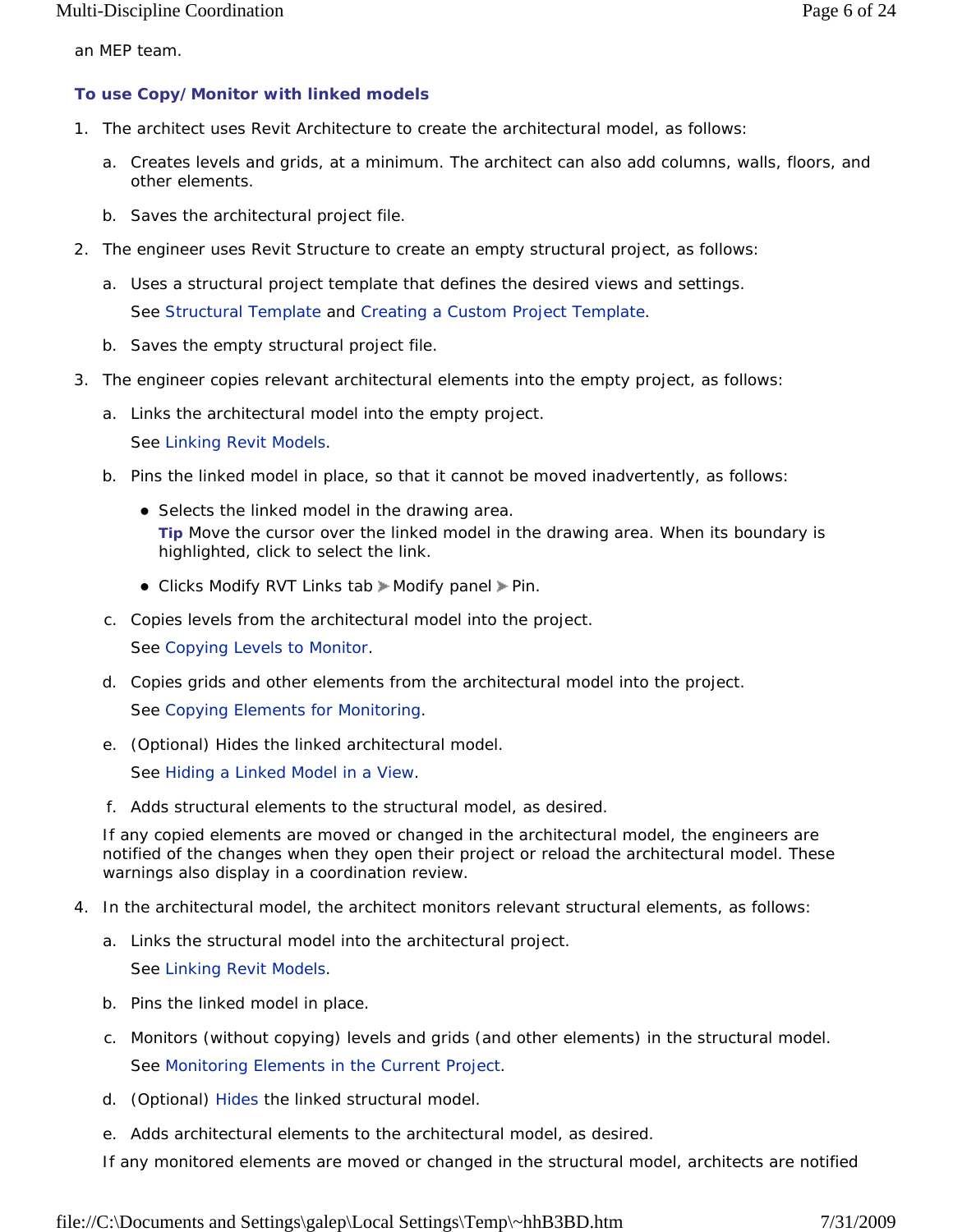of the changes whenever they open the architectural project or reload the model. These warnings also display in a coordination review.

- 5. At regular intervals, architects or engineers can do the following:
	- Perform a coordination review to see changes to monitored elements, communicate with team members, and take appropriate action. (See Coordination Review.)
	- Perform an interference check to identify invalid intersections of elements between the current project and a linked model. (See Interference Checking.)

#### **Related topics**

- Copy/Monitor Best Practices
- **Troubleshooting Copy/Monitor Issues**

## Copying Levels for Monitoring

You can copy levels from a linked model into the current project, and monitor them for changes. See Copy/Monitor Overview.

For instructions on copying other types of elements for monitoring, see Copying Elements for Monitoring.

1. Open an existing project or start a new project.

You will copy levels from a Revit model into this project.

- 2. Prepare a view:
	- a. Open an elevation view.
	- b. Click View tab Graphics panel View Properties.
	- c. In the Properties dialog, for Discipline, select Coordination.

This setting ensures that the view displays elements for all disciplines (architectural, structural, mechanical, and electrical).

3. Delete existing levels from the current project.

When you delete existing levels, Revit Architecture also deletes corresponding plan views for the deleted levels. You will create new plan views based on the copied levels.

**Note** You can delete all but one level. Change the name of this level to Original Level, and change its extents (far to the left or right of the drawing area) so that you can distinguish it from a copied level and delete it later.

4. Link the model into the current project.

See Linking Revit Models.

- 5. Pin the linked model in place, so that it cannot be moved inadvertently:
	- In the drawing area, select the linked model. **Tip** Move the cursor over the linked model in the drawing area. When its boundary is highlighted, click to select the link.
	- Click Modify RVT Links tab > Modify panel > Pin.
- 6. (Optional) Display the linked model in halftone, so that you can distinguish its elements from

file://C:\Documents and Settings\galep\Local Settings\Temp\~hhB3BD.htm 7/31/2009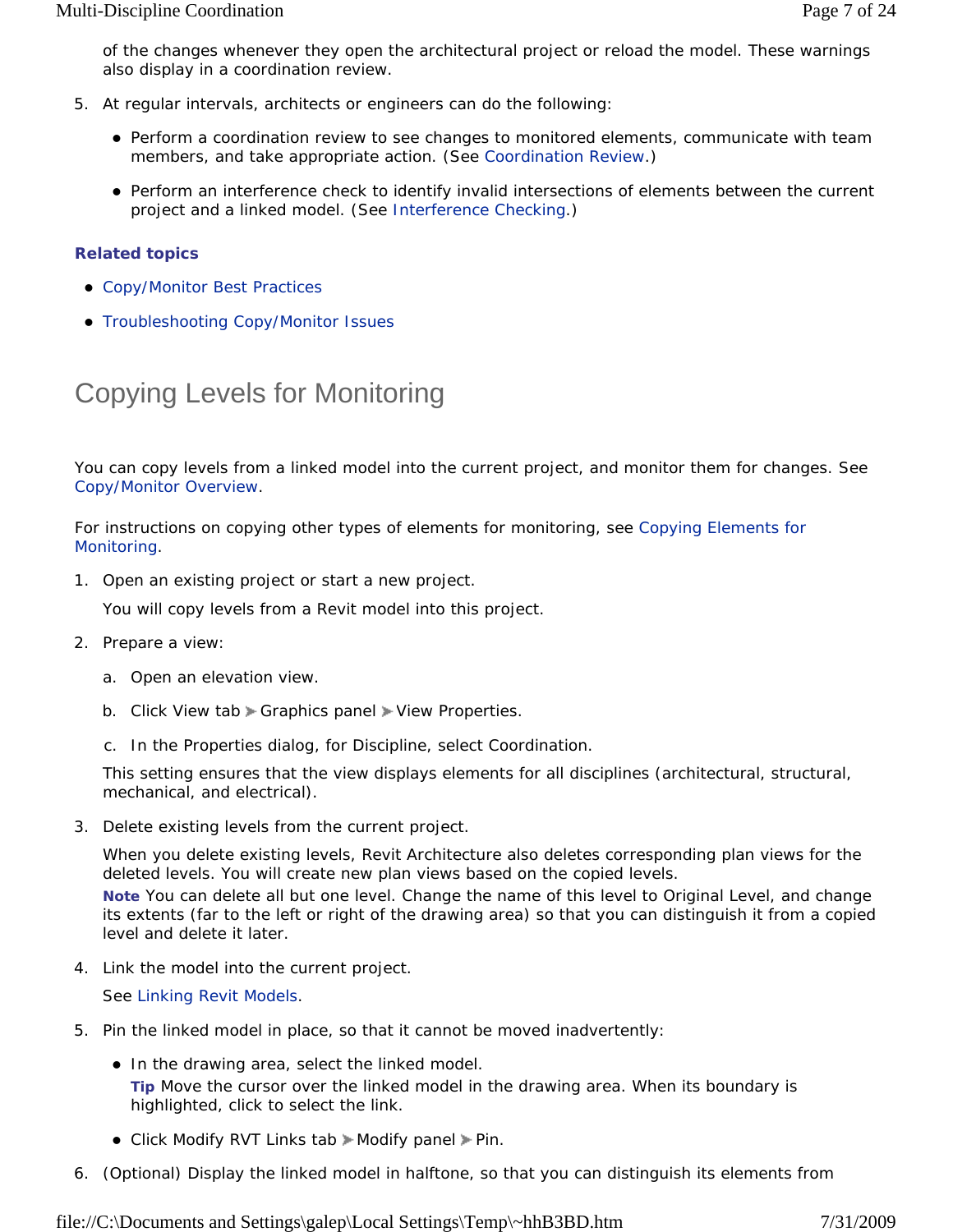those in the current project.

See Displaying a Linked Model in Halftone.

- 7. Start the Copy/Monitor tool:
	- a. Click Collaborate tab Coordinate panel Copy/Monitor drop-down Select Link.
	- b. Select the linked model in the drawing area.
- 8. Specify options for the levels to copy.

For example, you can specify an offset for levels, or add a prefix or suffix to level names. See Specifying Options for Copy/Monitor.

- 9. Copy the levels for monitoring:
	- a. Click Copy/Monitor tab > Tools panel > Copy.
	- b. In the linked model, select the levels to copy.

To select multiple levels, on the Options Bar, select Multiple. Then select the levels in the drawing area, and click Finish on the Options Bar.

You can use a selection box and a filter to select all levels in the linked model. See Selecting Elements Using a Filter.

c. Click Copy/Monitor tab Copy/Monitor panel Finish.

The copied levels now display in the current project.

When you select a copied level, the monitor icon  $\mathbb{C}$  displays next to it to indicate that it has a relationship with the original level in the linked model.



If the levels are moved, changed, or deleted in the linked model, you are notified of the changes when you open the current project or reload the linked model. These warnings also display in a coordination review. (See Coordination Review.)

10. Delete the remaining original level from the current project.

When you delete the level, Revit Architecture also deletes the related plan view. **Note** When you delete the final level in a Revit Architecture project, the site view is also deleted. For instructions on creating a new site view, see Site Plan Was Deleted.

- 11. Create plan views for the new levels:
	- a. Click View tab Create panel > Plan Views drop-down, and select the desired type of plan view.
	- b. In the New Plan dialog, select one or more levels from the list, specify the desired scale, and click OK.
	- c. (Optional) Repeat this process to create other types of plan views.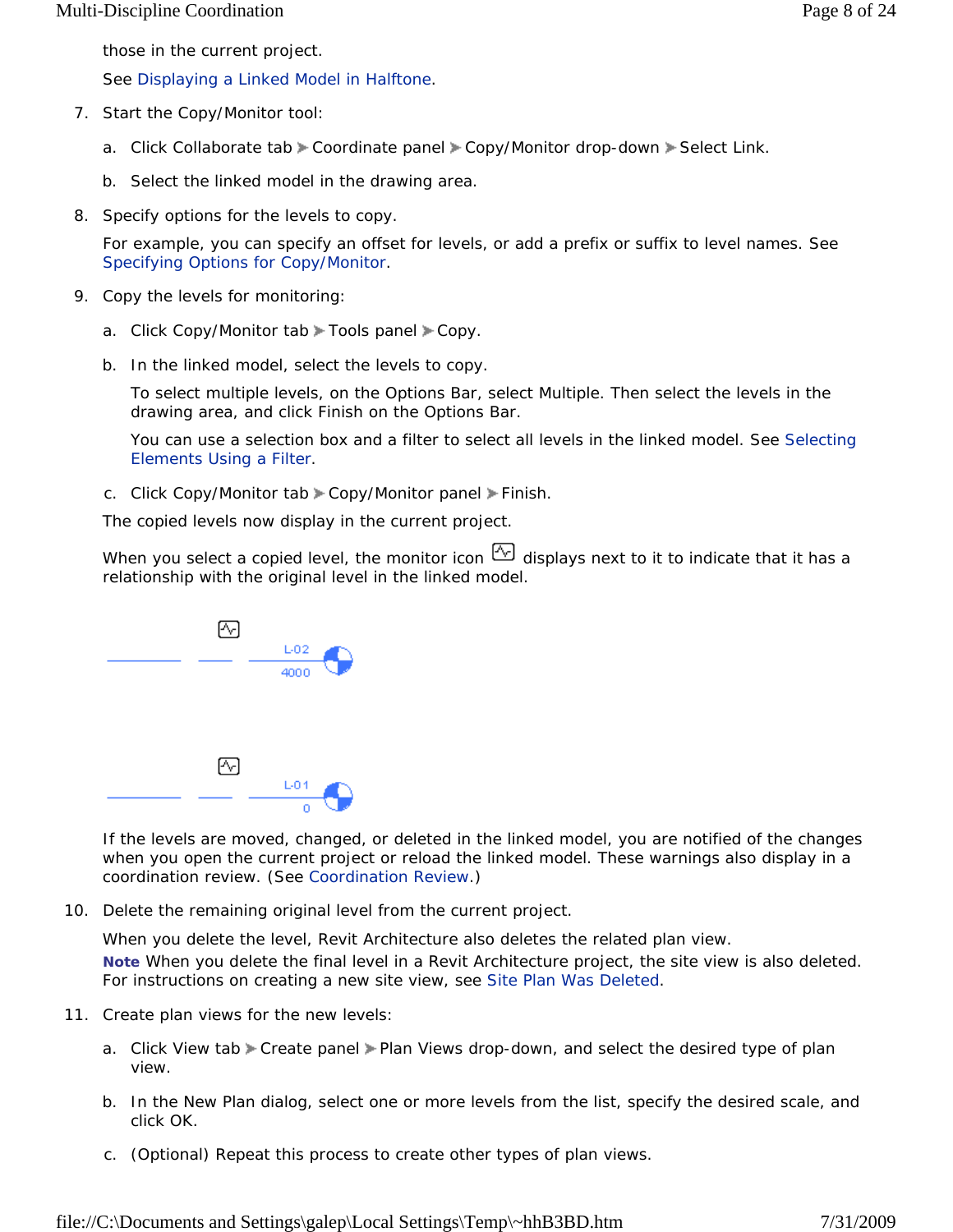The plan view names display in the Project Browser. To rename a view, right-click the view name, and click Rename.

12. (Optional) Hide the linked model.

See Hiding a Linked Model in a View.

#### **Related topics**

- Copy/Monitor Workflow for Linked Models
- Copy/Monitor Best Practices
- **Troubleshooting Copy/Monitor Issues**

# Copying Elements for Monitoring

You can copy elements from a linked model into the current project, and monitor them for changes. See Copy/Monitor Overview.

Use the following procedure to copy grids, columns, walls, and floors (including related openings and inserts) for monitoring. To copy levels for monitoring, see Copying Levels to Monitor.

**Best Practice** Copy one type of element at a time. After copying, check to make sure that you achieved the desired result, and then copy the next type of element.

#### **To copy elements to monitor**

1. Open an existing project or start a new project.

You will copy elements from a Revit model into this project.

- 2. Prepare a view:
	- a. Open a project view where you will be able to see the copied elements.

For example, use a floor plan view to copy grids, columns, walls, floors, and related openings for monitoring.

- b. Click View tab  $\blacktriangleright$  Graphics panel  $\blacktriangleright$  View Properties.
- c. In the Properties dialog, for Discipline, select Coordination.

This setting ensures that the view displays elements for all disciplines (architectural, structural, mechanical, and electrical).

- 3. (Optional) If you plan to copy grids into the current project, delete existing grids.
- 4. Link the model into the current project.

See Linking Revit Models.

- 5. Pin the linked model in place, so that it cannot be moved inadvertently:
	- In the drawing area, select the linked model. **Tip** Move the cursor over the linked model in the drawing area. When its boundary is highlighted, click to select the link.
	- Click Modify RVT Links tab > Modify panel > Pin.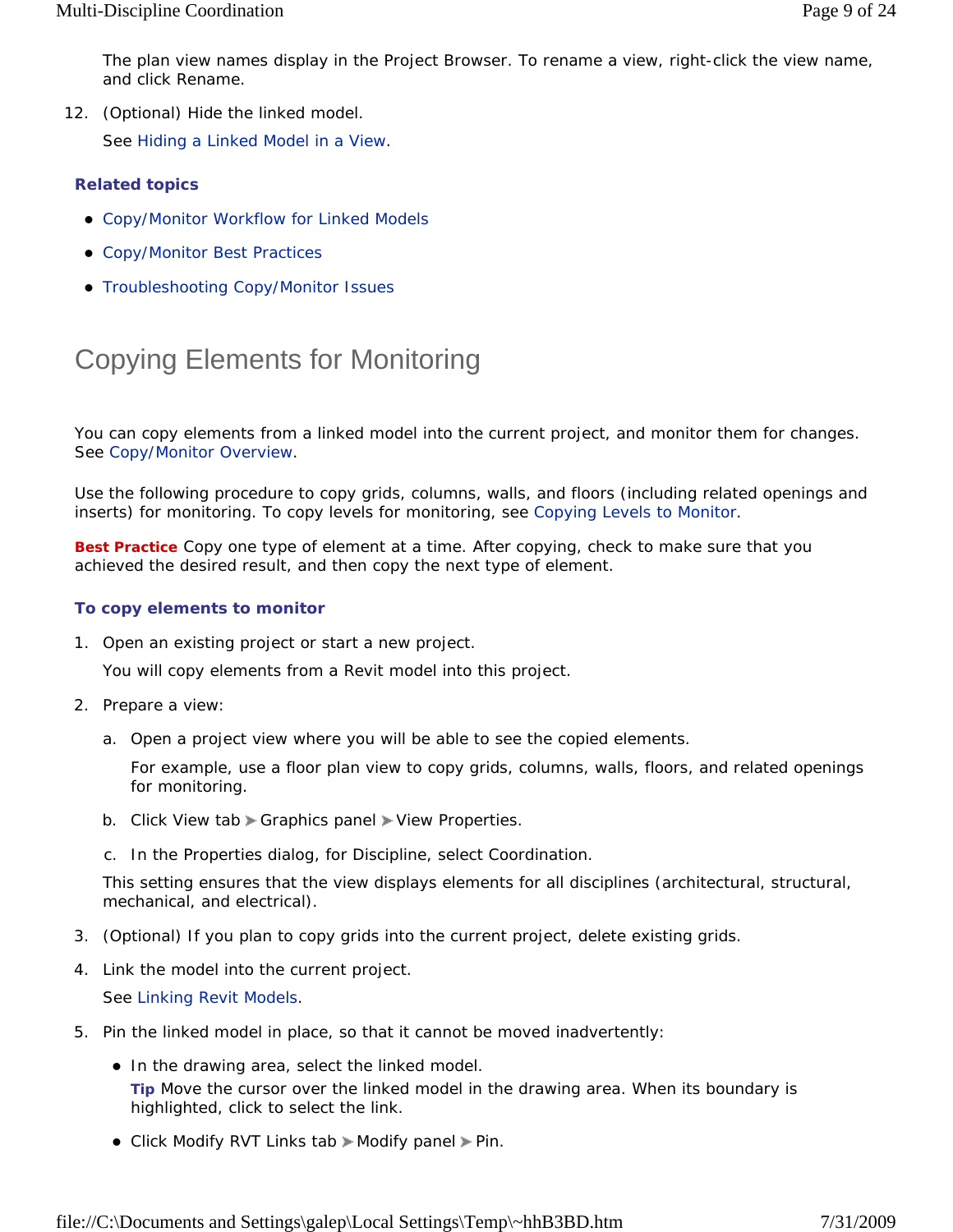6. (Optional) Display the linked model in halftone, so that you can distinguish its elements from those in the current project.

See Displaying a Linked Model in Halftone.

- 7. Start the Copy/Monitor tool:
	- a. Click Collaborate tab > Coordinate panel > Copy/Monitor drop-down > Select Link.
	- b. Select the linked model in the drawing area.
- 8. Specify options for the elements to copy.

For example, you can copy openings and inserts in walls and floors, or change the family type for copied elements. See Specifying Options for Copy/Monitor.

- 9. Copy the elements for monitoring:
	- a. Click Copy/Monitor tab Tools panel Copy.
	- b. Select the elements to copy.

To select multiple elements, on the Options Bar, select Multiple. Then select the elements in the drawing area, and click Finish on the Options Bar.

You can use a selection box and a filter to select elements in the linked model. See Selecting Elements Using a Filter.

c. Click Copy/Monitor tab > Copy/Monitor panel > Finish.

When you select a copied element in the current project, the monitor icon  $\mathbb{E}$  displays next to it to indicate that it has a relationship with the original element in the linked model.



If copied elements are moved, changed, or deleted in the linked model, you are notified of the changes when you open the current project or reload the linked model. These warnings also display in a coordination review. (See Coordination Review.)

10. (Optional) Hide the linked model.

See Hiding a Linked Model in a View.

#### **Related topics**

- Copy/Monitor Workflow for Linked Models
- Copy/Monitor Best Practices
- Troubleshooting Copy/Monitor Issues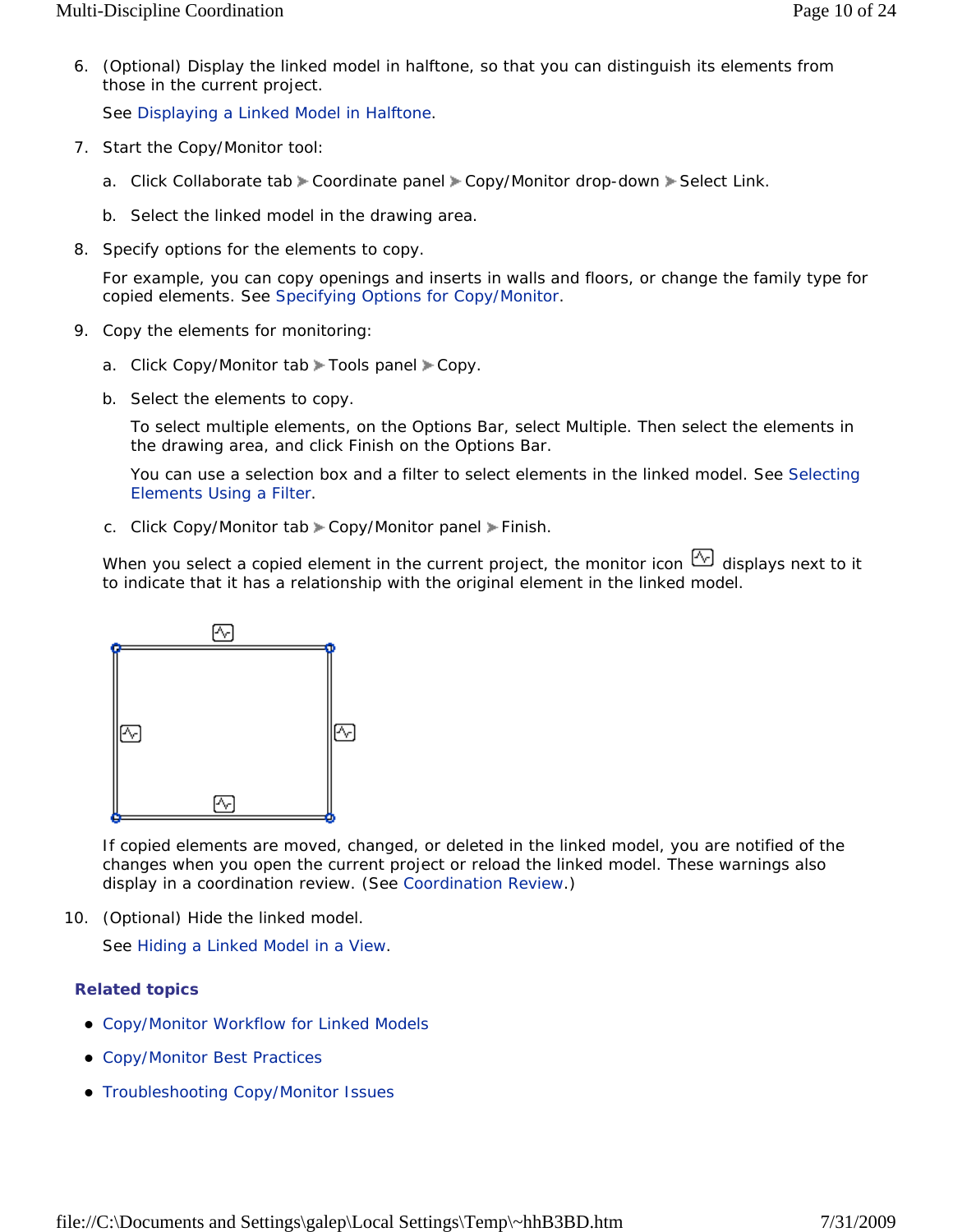## Monitoring Elements in a Linked Model

You can establish and monitor relationships between elements in the current project and a linked model without copying the elements into the current project. (See Monitor Elements in a Linked Model.) When a monitored element changes, a warning message displays.

You establish relationships between pairs of corresponding elements. For example, select a grid line in the current project, and then select a grid line in the linked model to form a relationship between them. You cannot monitor unlike pairs, such as a grid line and a level. If you select an opening in a wall or floor, you can monitor other openings or inserts.

#### **To monitor elements in a linked model without copying**

- 1. Open a project.
- 2. Prepare a view:
	- a. Open a project view where you can see the elements to be monitored.
	- b. Click View tab Craphics panel > View Properties.
	- c. In the Properties dialog, for Discipline, select Coordination.

This setting ensures that the view displays elements for all disciplines (architectural, structural, mechanical, and electrical).

d. Link the model into the current project.

See Linking Revit Models.

- e. Pin the linked model in place, so that it cannot be moved inadvertently:
	- In the drawing area, select the linked model. **Tip** Move the cursor over the linked model in the drawing area. When its boundary is highlighted, click to select the link.
	- Click Modify RVT Links tab > Modify panel > Pin.
- f. (Optional) Display the linked model in halftone, so that you can distinguish its elements from those in the current project.

See Displaying a Linked Model in Halftone.

- 3. Click Collaborate tab > Coordinate panel > Copy/Monitor drop-down > Select Link, and select the linked model in the drawing area.
- 4. Click Copy/Monitor tab > Tools panel > Monitor.
- 5. Select an element in the current project.
- 6. Select a corresponding element of the same type in the linked model.

The monitor icon  $\mathbb{Q}$  displays next to the element to indicate that it has a relationship with another element.

#### *An architectural column and a structural column (plan view) with a monitoring relationship*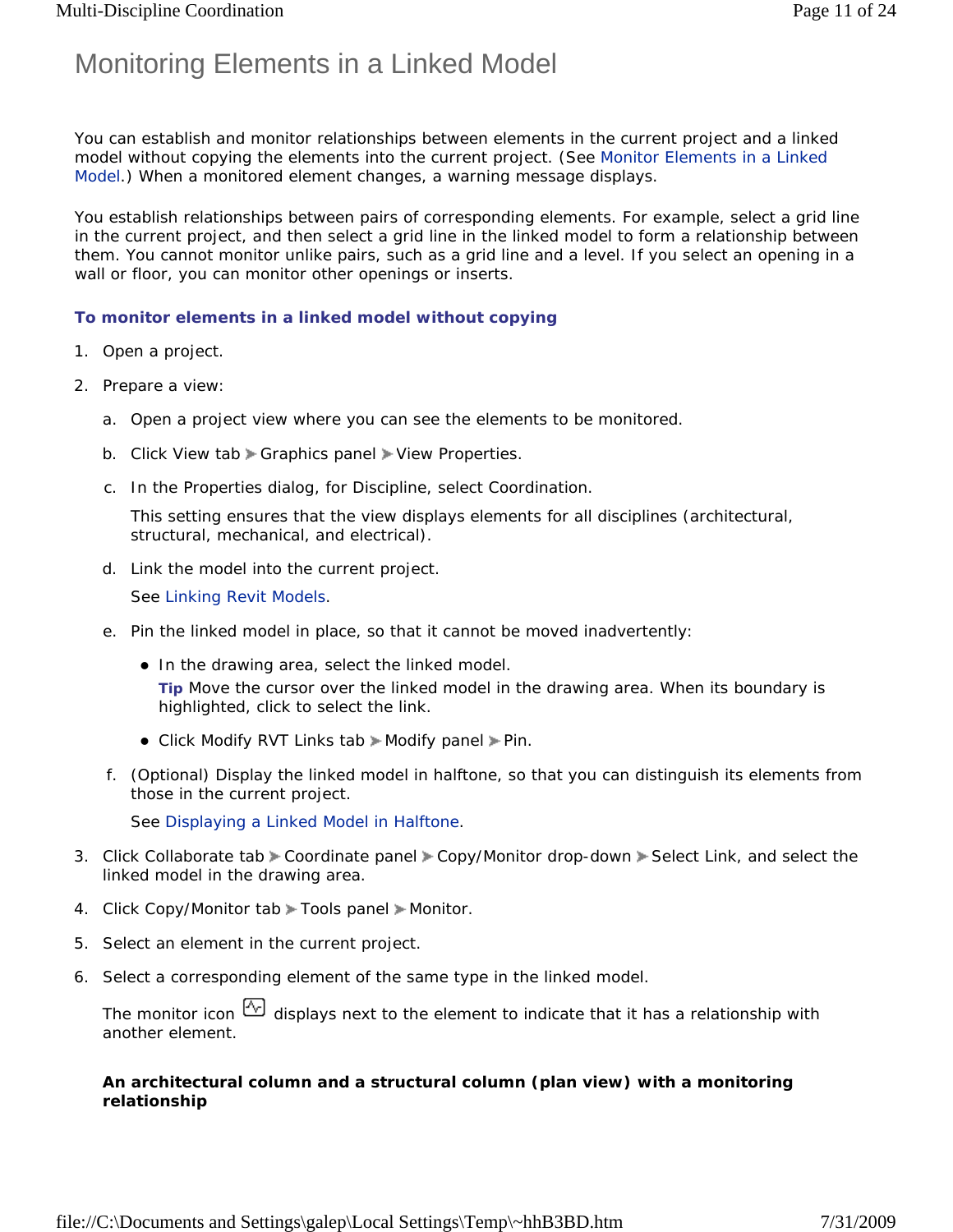

- 7. Continue selecting as many element pairs as desired.
- 8. Click Copy/Monitor tab Copy/Monitor panel Finish.

If you modify one of the elements in a pair, a warning indicates that a monitored element has changed. These warnings also display in a coordination review. See Coordination Review.

#### **Related topics**

- Copy/Monitor Workflow for Linked Models
- Copy/Monitor Best Practices
- **Troubleshooting Copy/Monitor Issues**

### Monitoring Elements in the Current Project

You can establish and monitor relationships between 2 elements of the same type in the current project without copying the elements. (See Monitor Elements in the Current Project.) When a monitored element changes, a warning message displays.

You establish relationships between pairs of corresponding elements. For example, select a grid line, and then select another grid line to form a relationship between them. You cannot monitor unlike pairs, such as a grid line and a level. If you select an opening in a wall or floor, you can monitor other openings or inserts.

#### **To monitor elements without copying in the current project**

- 1. Open a project.
- 2. Open a project view where you can see the elements to be monitored.
- 3. Click Collaborate tab > Coordinate panel > Copy/Monitor drop-down > Use Current Project.
- 4. Click Copy/Monitor tab > Tools panel > Monitor.
- 5. Select one element.
- 6. Select another element of the same type to create a relationship between those elements.

T he monitor icon  $\mathbb{Q}$  displays next to the element to indicate that it has a relationship with another element.

#### *An architectural column and a structural column (plan view) with a monitoring relationship*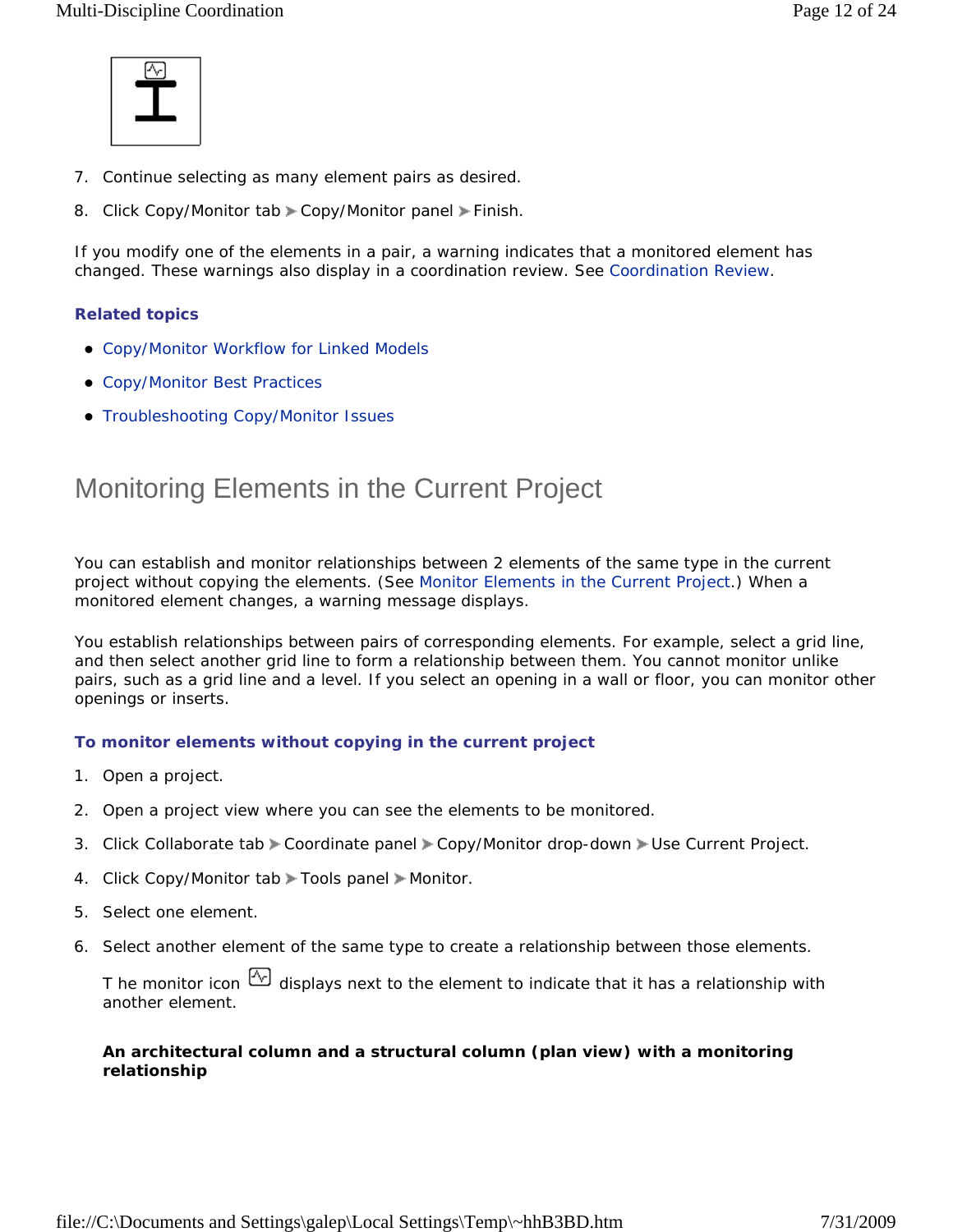

- 7. Continue selecting as many element pairs as desired.
- 8. Click Copy/Monitor tab Copy/Monitor panel Finish.

If you modify one of the elements in a pair, a warning indicates that a monitored element has changed. These warnings also display in a coordination review. See Coordination Review.

#### **Related topics**

- Copy/Monitor Workflow for Linked Models
- Copy/Monitor Best Practices
- **Troubleshooting Copy/Monitor Issues**

## Specifying Options for Copy/Monitor

Before you select elements to copy for monitoring, specify options for the element type. The Copy/Monitor options apply only to elements that you select after specifying the options.

1. Begin the procedure to copy levels or other elements to monitor, and follow the steps through "Start the Copy/Monitor tool."

For instructions, see Copying Levels for Monitoring or Copying Elements for Monitoring.

When you reach the step "Specify options for the elements to copy," proceed as follows.

2. Click Copy/Monitor tab > Tools panel > Options.

On the Copy/Monitor Options dialog, tabs contain options for different element types. Use these options to make the copied element different from the original element in various ways.

3. Click the tab for the type of element to copy, and change values in the New type column as desired:

| If you want to                                                           | Then                                                                                                                                              |
|--------------------------------------------------------------------------|---------------------------------------------------------------------------------------------------------------------------------------------------|
| Prevent Revit Architecture<br>from copying elements of a<br>certain type | Locate the element type in the<br>Original type column. On the<br>same line in the New type<br>column, select Don't copy this<br>Type.            |
| Apply a different type to copies<br>of selected elements                 | Locate the element type in the<br>Original type column. On the<br>same line in the New type<br>column, select the type to<br>apply to the copies. |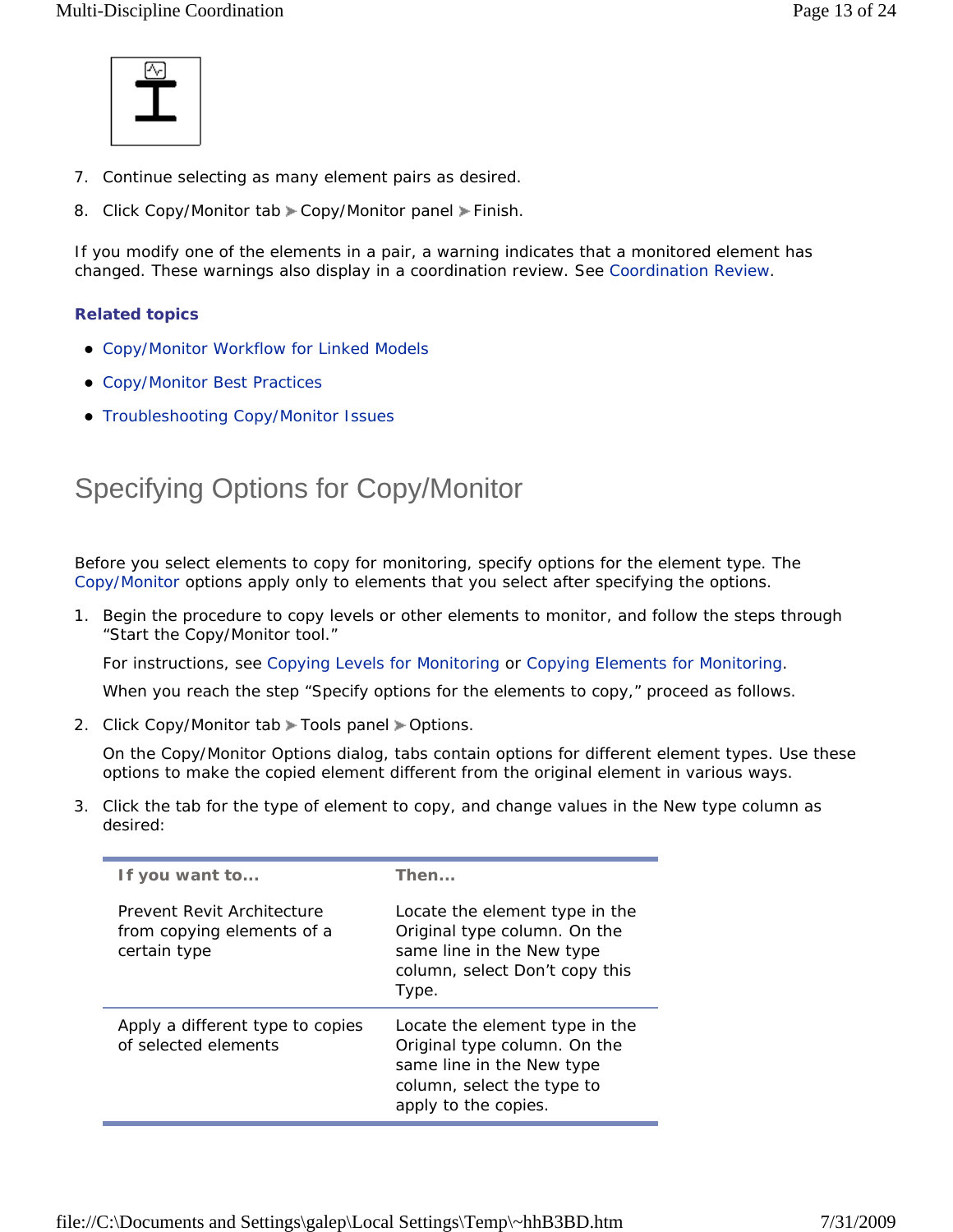| Copy/Monitor Options                              |                                                      |
|---------------------------------------------------|------------------------------------------------------|
| Levels<br>Grids<br>Columns Walls<br><b>Floors</b> |                                                      |
| Categories and Types to copy:                     |                                                      |
| Original type                                     | New type                                             |
| .----  1 / 4'' Head                               | /4" Head                                             |
| ∣— Story Level                                    | Don't copy this Type                                 |
| <b>Election</b> Story Level - no head             | $1/4$ " Head<br>Story Level<br>Story Level - no head |

- 4. Under Additional Copy Parameters, specify the desired values for
	- levels
	- $\bullet$  grids
	- $\bullet$  columns
	- walls
	- floors
- 5. Click OK to close the Copy/Monitor Options dialog.

For further instructions, return to Copying Levels for Monitoring or Copying Elements for Monitoring.

#### **Related topics**

- Copy/Monitor Workflow for Linked Models
- Copy/Monitor Best Practices
- Troubleshooting Copy/Monitor Issues

#### **Topics in this section**

- Copy/Monitor Parameters for Levels
- Copy/Monitor Parameters for Grids
- Copy/Monitor Parameters for Columns
- Copy/Monitor Parameters for Walls
- Copy/Monitor Parameters for Floors

## Copy/Monitor Parameters for Levels

Before selecting levels to copy for monitoring, specify the following parameter values on the Copy/Monitor Options dialog. See Specifying Options for Copy/Monitor and Copying Levels for Monitoring.

**Offset level**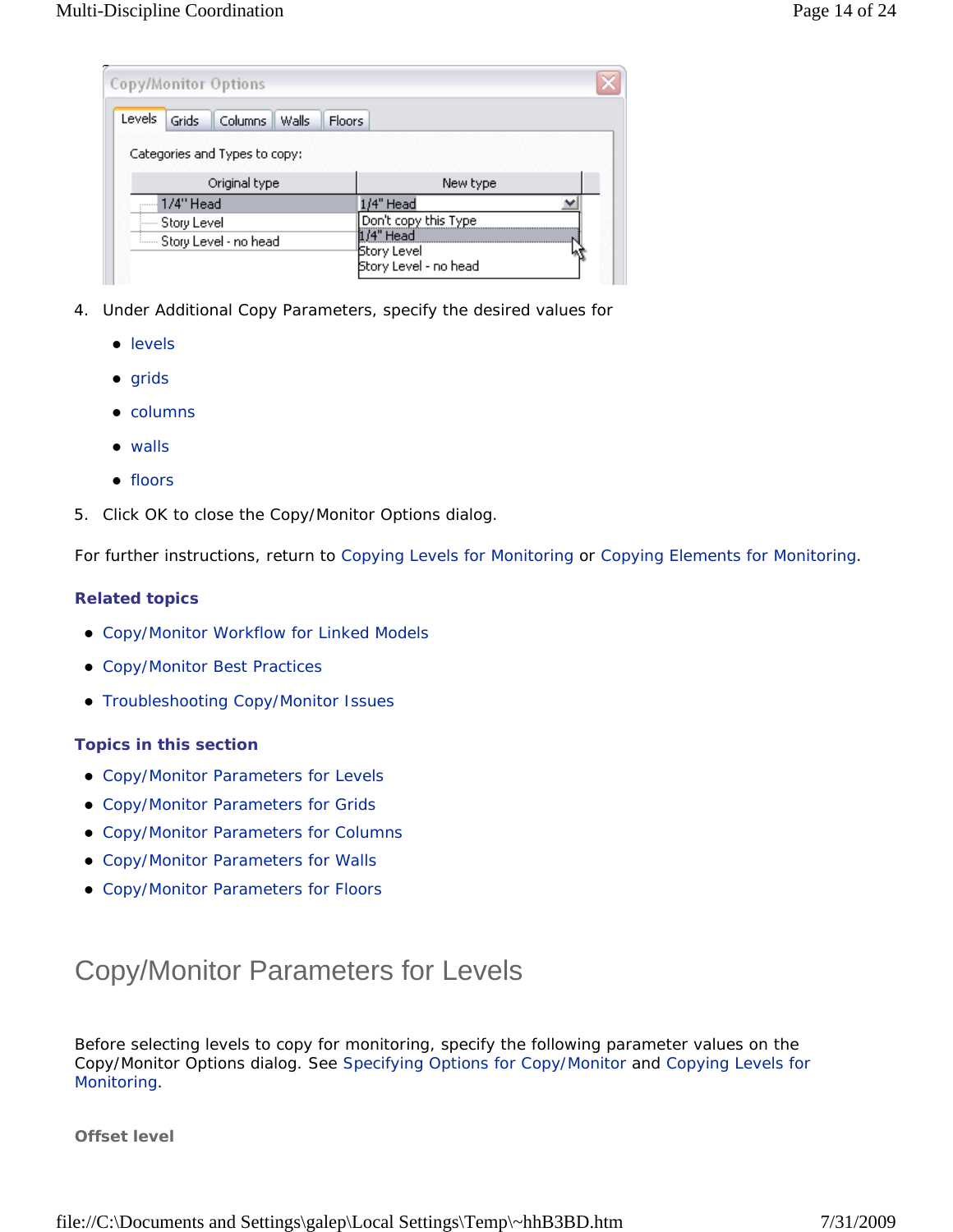Offsets the copied level vertically from the original level by a specified value.

For example, to account for the thickness of floor finishes that are not needed on structural levels, engineers can enter a negative number for the offset level. As a result, the copied levels will be located below the corresponding architectural levels.

**Reuse levels with the same name** 

When you select this option, if the current project contains a level with the same name as a level in the linked model, a new level is not created. Instead, the existing level in the current project is moved to match the location of the level in the linked model, and monitoring is established between these levels.

**Reuse matching levels** 

Select one of the following values:

- **Don't reuse**: Creates a copy of a level, even if the current project already contains a level at the same elevation.
- **Reuse if Elements match exactly**: If the current project contains a level that occurs at the same elevation as a level in the linked model, the level is not copied. Instead, Revit Architecture creates a relationship between these levels in the current project and the linked model.
- **Reuse if within offset**: If the current project contains a level that occurs at a similar elevation as a level in the linked model (within the value of the Offset Level parameter), the level is not copied. Instead, Revit Architecture creates a relationship between these levels in the current project and the linked model.

**Add suffix to level name** 

Enter a suffix to be added to the names of copied levels.

**Add prefix to level name** 

Enter a prefix to be added to the names of copied levels.

### Copy/Monitor Parameters for Grids

Before selecting grids to copy for monitoring, specify the following parameter values on the Copy/Monitor Options dialog. See Specifying Options for Copy/Monitor and Copying Elements for Monitoring.

**Reuse grids with the same name** 

When you select this option, if the current project contains a grid line with the same name as a grid line in the linked model, a new grid line is not created. Instead, the existing grid line in the current project is moved to match the location of the grid line in the linked model, and monitoring is established between these grid lines.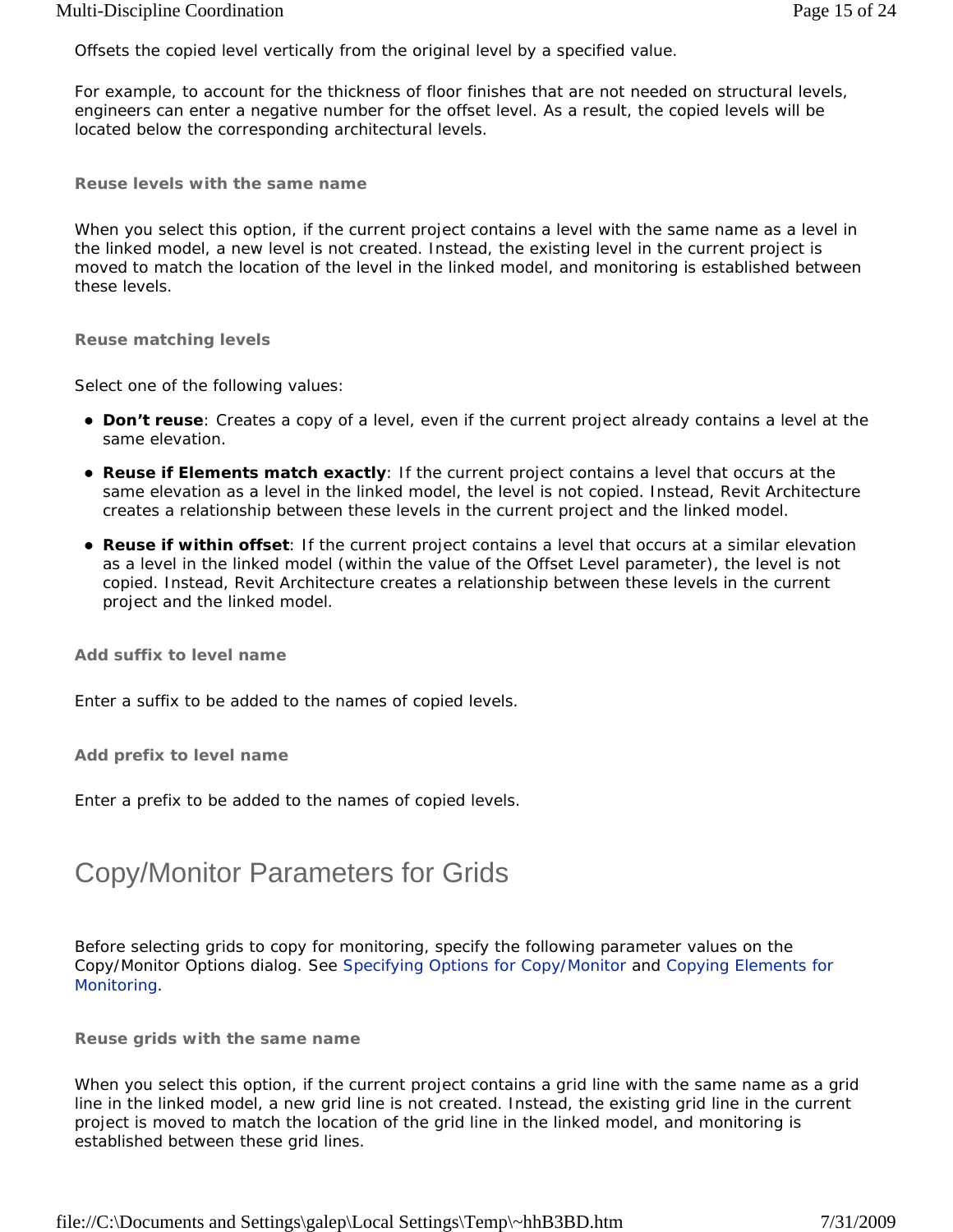**Reuse matching grids** 

Select one of the following values:

- **Don't reuse**: Creates a copy of a grid line, even if the current project already contains a grid line at the same location.
- **Reuse if Elements match exactly**: If the current project contains a grid line that occurs at the same location as a grid line in the linked model, the grid line in the linked model is not copied. Instead, Revit Architecture creates a relationship between these grid lines in the current project and the linked model.

**Add suffix to grid name** 

Enter a suffix to be added to the names of copied grids.

**Add prefix to grid name** 

Enter a prefix to be added to the names of copied levels.

### Copy/Monitor Parameters for Columns

Before selecting columns to copy for monitoring, specify the following parameter value on the Copy/Monitor Options dialog. See Specifying Options for Copy/Monitor and Copying Elements for Monitoring.

**Note** You cannot copy slanted columns for monitoring.

**Split columns by levels** 

Architects often design models using columns that extend in one solid piece through several levels of the building. However, structural engineers often prefer that columns extend only from one level to the next. This design avoids problems with the analytical model.

Use this parameter to specify that columns extending through multiple levels in the linked model will be split into shorter columns at level lines when copied into the current project.

### Copy/Monitor Parameters for Walls

Before selecting walls to copy for monitoring, specify the following parameter value on the Copy/Monitor Options dialog. See Specifying Options for Copy/Monitor and Copying Elements for Monitoring.

**Copy windows/doors/openings**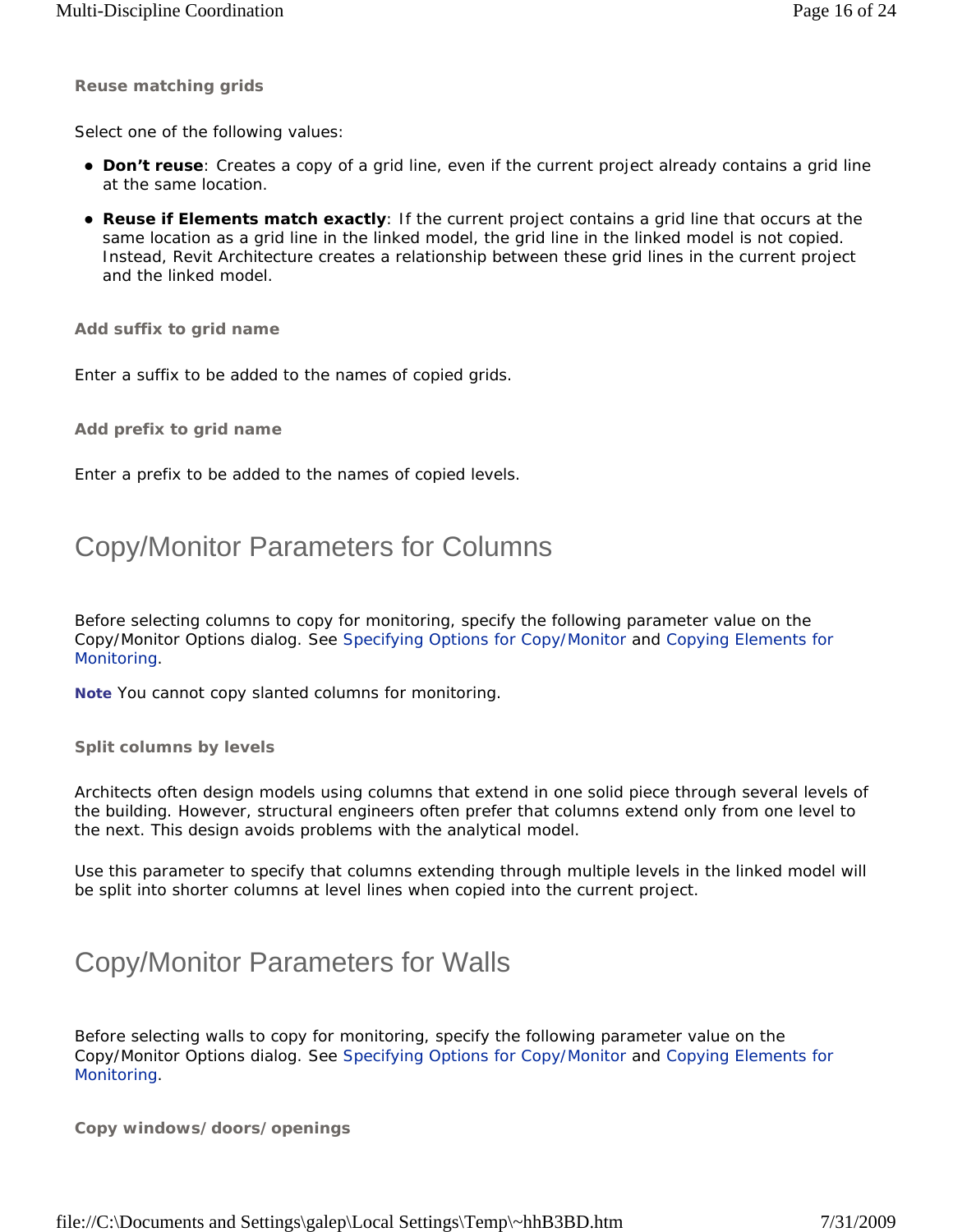Select this option if you want the copied wall to include hosted openings, including openings for inserts (such as doors and windows).

In the following example, walls with doors and windows in Revit Architecture (left) retain the corresponding openings when copied into Revit Structure (right).



### Copy/Monitor Parameters for Floors

Before selecting floors to copy for monitoring, specify the following parameter value on the Copy/Monitor Options dialog. See Specifying Options for Copy/Monitor and Copying Elements for Monitoring.

Note When you use Copy/Monitor to copy a floor from an architectural model to a structural model, you can make the copied floor a structural floor. Edit the floor's instance properties in Revit Structure to specify its Structural parameter. See Modifying Instance Properties.

#### **Copy openings/inserts**

When Revit Architecture copies selected floors, it also copies any hosted inserts and openings, such as shaft openings.

In the following example, floors with a shaft opening have been copied into Revit Structure.



### Stopping Element Monitoring

1. Select one or more monitored elements.

When you select a monitored element, the monitor icon  $\overline{\mathbb{Q}}$  displays next to it.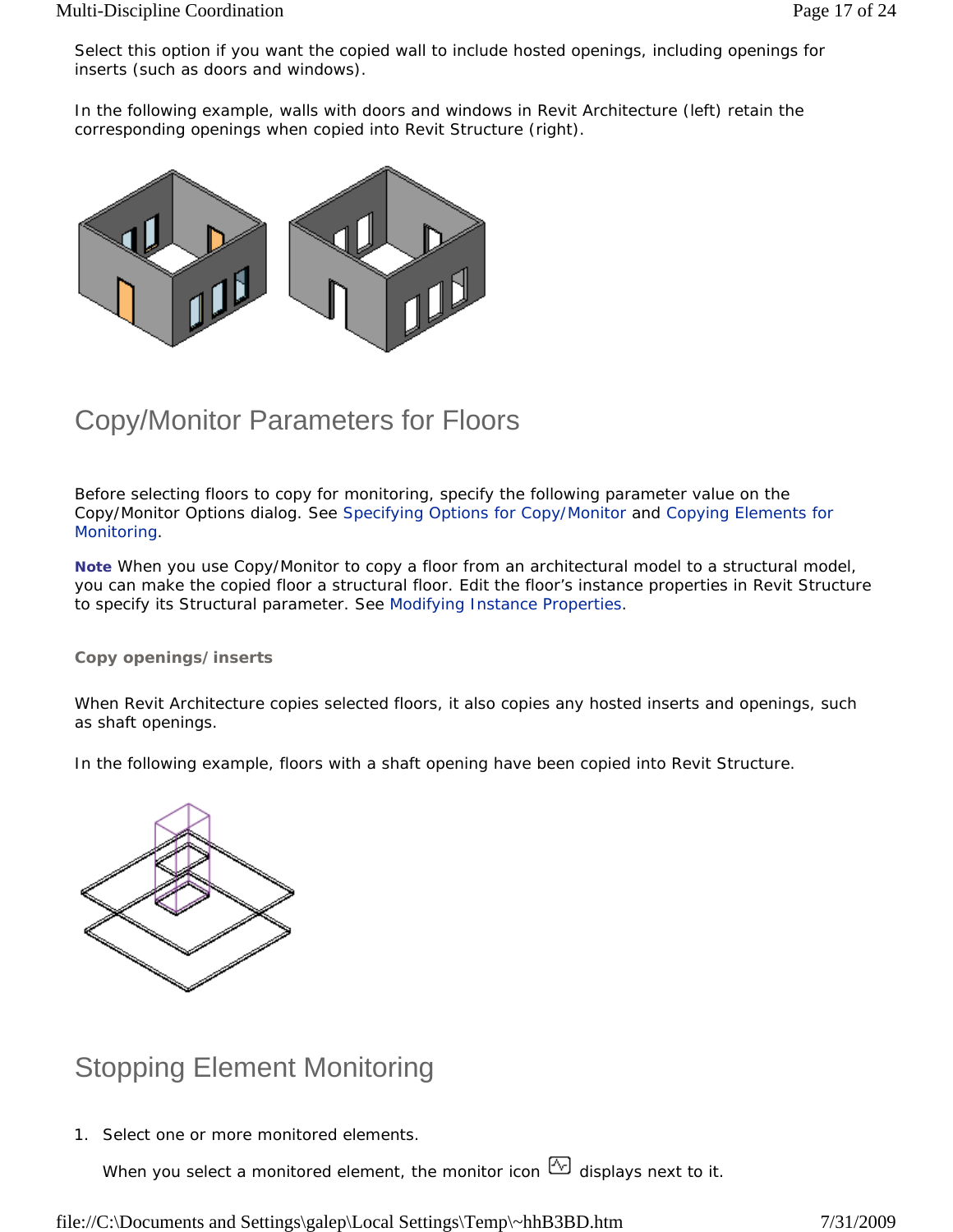2. Click Multi-Select tab or Modify <Element> tab Monitor panel > Stop Monitoring.

You can also stop the monitoring of all elements by removing the linked model from the host project. See Link Management Options.

#### **Related topics**

- Copy/Monitor Overview
- Copying Levels for Monitoring
- Copying Elements for Monitoring
- Monitoring Elements in the Current Project

## Coordination Review

When architects, structural engineers, and MEP engineers collaborate on a building project, they can use the Copy/Monitor tool to monitor essential parts of the design and coordinate changes among the teams. They can also use the Coordination Review tool to review warnings about changes to the monitored elements, communicate with other teams working on the same project, and resolve issues regarding changes to the building model.

Coordination Monitor warnings can occur because

- A monitored element is changed, moved, or deleted.
- A hosted element (door, window, or opening) is added, moved, changed, or deleted in a monitored wall or floor.

Changes to view-specific properties, such as view scale and visibility, do not generate Coordination Monitor warnings.

#### **Topics in this section**

- Reviewing Warnings for Monitored Elements
- **Creating a Coordination Review Report**
- **Actions for Coordination Review**

### Reviewing Warnings for Monitored Elements

After you establish relationships between elements using the Copy/Monitor tool, you can perform a coordination review to view and address any warnings generated by changes to those elements.

1. Click Collaborate tab Coordinate panel Coordination Review drop-down, and then select one of the following options:

**If you want to... Then...**

Review warnings for elements Click Use Current Project.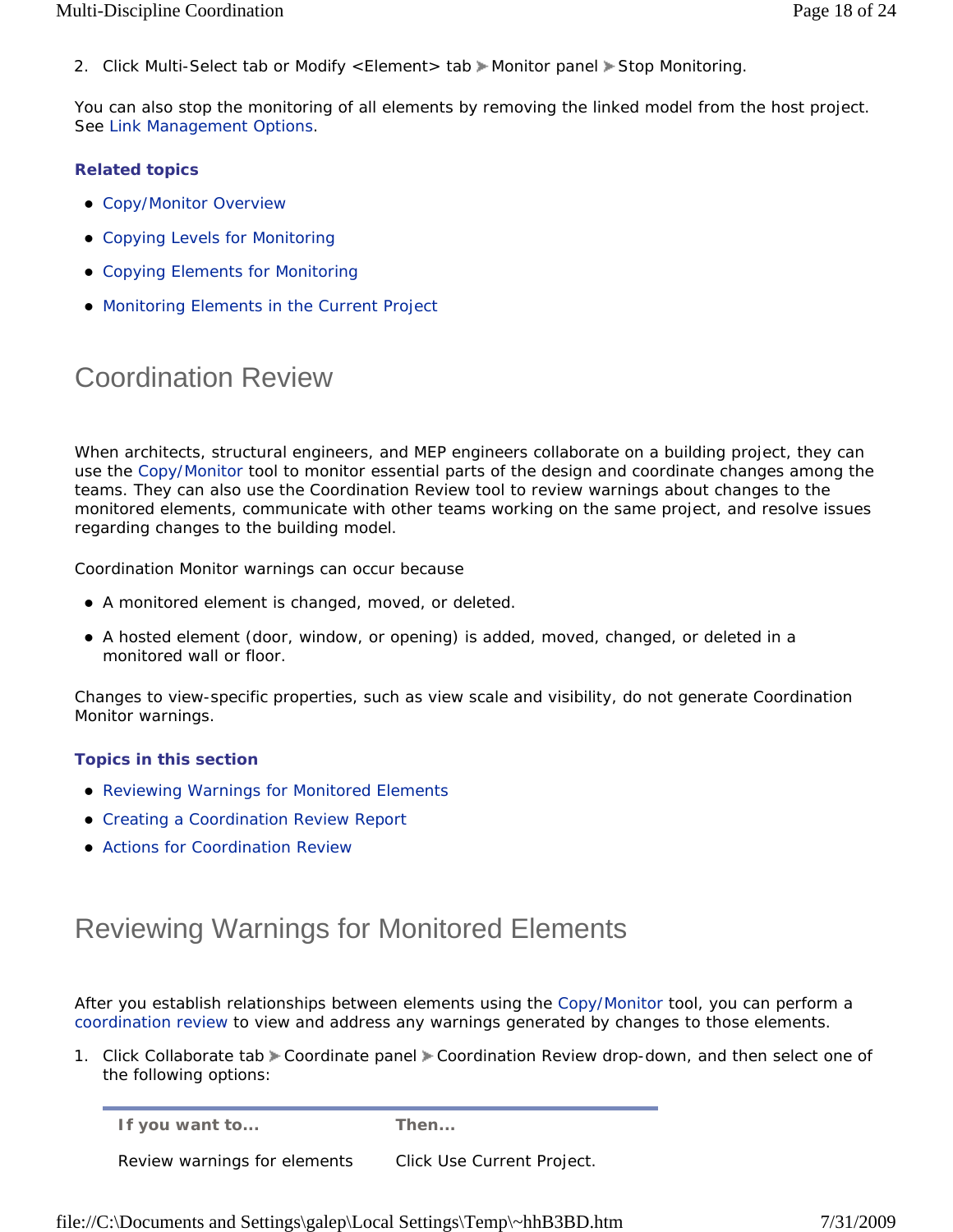that are monitored within the current project

| Review warnings for elements   | Click Select Link.              |
|--------------------------------|---------------------------------|
| that are monitored in a linked | Then select the linked model in |
| model                          | the drawing area.               |

The Coordination Review dialog displays a list of warnings for monitored elements. If you are reviewing warnings for a linked model, the Coordination Review dialog displays warnings for the current (host) project and the linked model on separate tabs.

**Note** To check for comments (such as proposed changes) from team members who work on the linked project, click the tab for that project.

- 2. Expand items in the Message column until you can see values in the Action column.
- 3. (Optional) To display or hide information about the elements related to each warning, click Elements.
- 4. (Optional) To locate a changed element in the current project, select the warning in the Coordination Review dialog, and click Show.

Revit Architecture highlights the element in the drawing area. If needed, Revit Architecture opens another view to display the element.

If you want to see the changed element in a different view, you can double-click a view name in the Project Browser without exiting the Coordination Review dialog.

5. For each item, specify the appropriate action.

See Actions for Coordination Review.

- 6. (Optional) Enter comments regarding an action:
	- a. In the Comment column, click Add comment.
	- b. Enter comments in the Edit Comment dialog.
	- c. Click OK.

Use comments to communicate with cross-functional team members. When other team members open or reload the linked model and perform a coordination review, they can see these comments for each changed element.

7. (Optional) Export the coordination review to an HTML report.

See Creating a Coordination Review Report.

# Creating a Coordination Review Report

After performing a coordination review, you can create an HTML report to save a record of the changes, actions, and related comments, or to communicate with team members about the project. If desired, you can open the HTML file in a spreadsheet application to organize or enhance the information.

1. Review warnings for monitored elements, and leave the Coordination Review dialog open.

See Reviewing Warnings for Monitored Elements.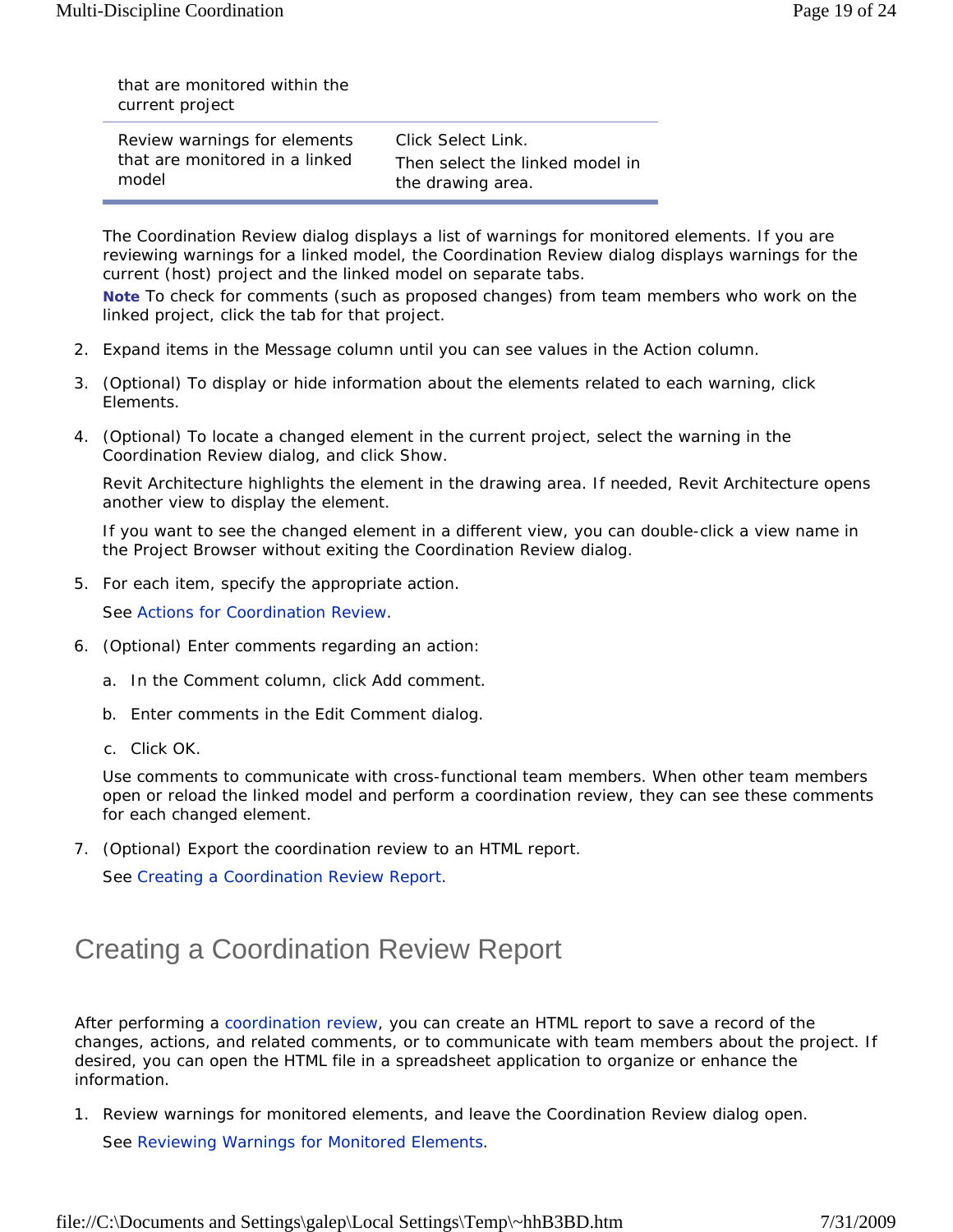- 2. (Optional) Change the display of warnings:
	- To change how the list of warnings is sorted, for Group by, select an option.
	- To display or hide information about the elements related to each warning, click Elements.
	- To hide postponed messages, in the Show group, clear Postponed.
	- To hide rejected changes, in the Show group, clear Rejected.
- 3. Click Create Report.
- 4. In the Export Revit Coordination Report dialog, specify a name and location for the HTML file.
- 5. Click Save.

### Actions for Coordination Review

When performing a coordination review, you can specify how to handle each change in the current project. To specify an action for a change, click in the Action column and select an action from the drop-down list. The available action values vary depending on the type of change.

**Note** Actions that result in changes only affect the current project. They do not make changes to a linked model.

**Postpone/Do nothing**: Take no action. This value leaves the change to be addressed at a later time.

**Reject**: Select this action to indicate that the change made to the element in the project is incorrect. Instead, a change must be made to the associated monitored element in the linked model.

**Accept difference**: Select this action to indicate that the change made to the monitored element is acceptable, and to update the relationship without changing the corresponding element. For example, suppose 2 monitored grid lines are 200 mm apart, and one is moved to 300 mm away. When you select Accept difference, the monitored grid lines are not moved, and the relationship is updated to 300 mm.

**Modify**: A grid line or wall centerline has changed or moved. Select Modify to apply this change to the corresponding element in the current project.

**Rename**: The name of a monitored element has changed. Select Rename to apply this change to the corresponding element in the current project.

**Move**: A monitored element has moved. Select Move to apply this change to the corresponding element in the current project.

**Ignore new elements**: A new hosted element was added to a monitored wall or floor. Select this action to ignore the new element in the host. It will not be monitored for changes.

**Copy new elements**: A new hosted element was added to a monitored wall or floor. Select this action to add the new element to the host, and monitor it for changes.

**Delete element**: A monitored element has been deleted. Select this action to delete the corresponding element in the current project.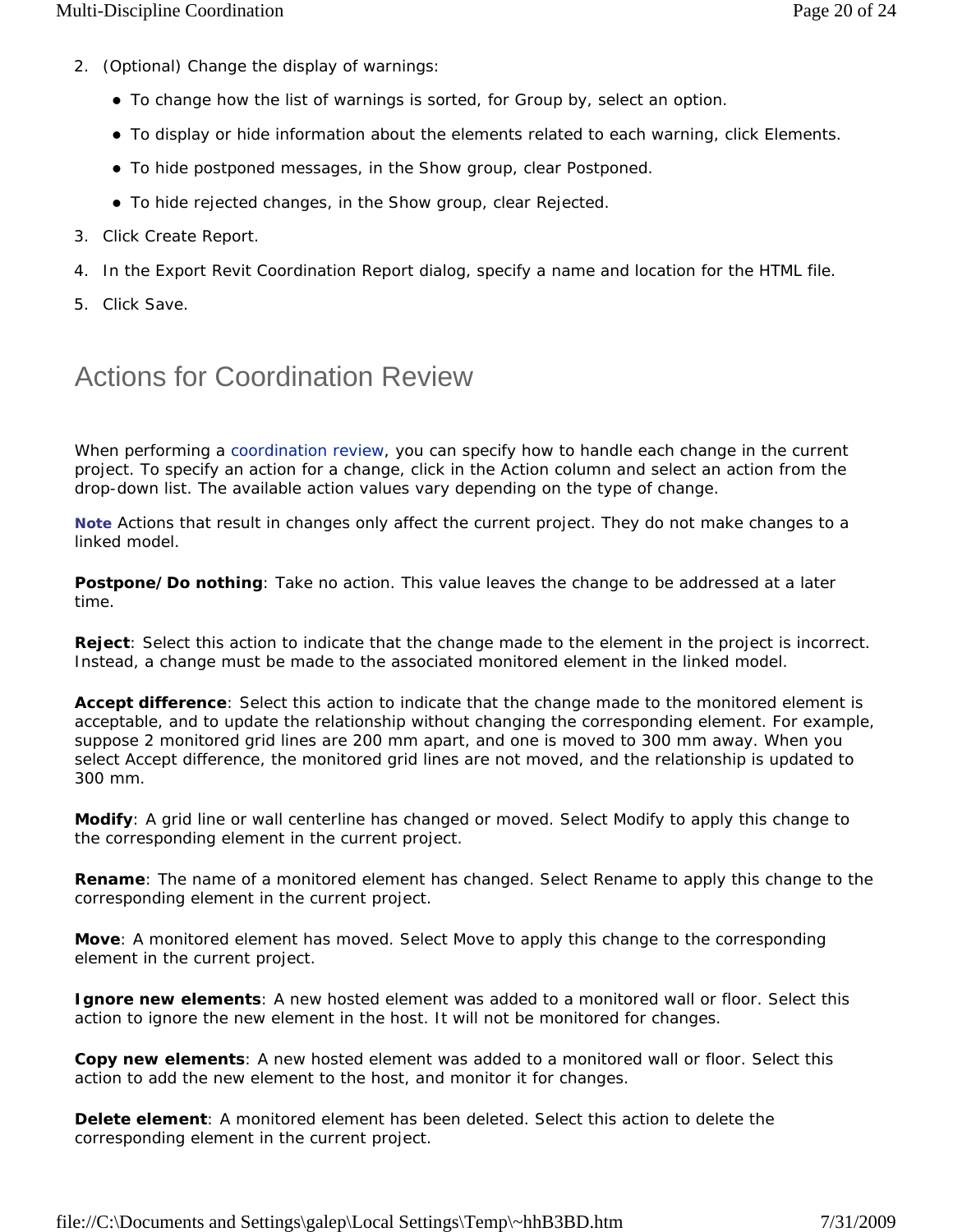**Copy Sketch**: The sketch or boundary of a monitored opening has changed. Select this action to change the corresponding opening in the current project.

**Update extents**: The extents of a monitored element have changed. Select this action to change the corresponding element in the current project.

# Copy/Monitor Best Practices

**Performance**: Use Copy/Monitor to monitor changes to the smallest number of elements required to coordinate efforts across teams. Overuse of Copy/Monitor without thoughtful planning can result in performance degradation.

**File names**: After you link a model to the current project and establish relationships between elements for monitoring, do not change file names for the linked model or the current project. If you do, the monitoring relationships cannot be maintained.

**Grids**: Do not associate grids with a scope box until after you have copied the grids from a linked model to the host project. You cannot view scope boxes that are defined in a linked model.

**Columns**: When using Copy/Monitor to copy columns from an architectural model to a structural model, use the Split Columns by Levels option. For example, if the architect adds columns that span levels 1 - 4, the engineer can split the columns at each level. This design avoids problems with the analytical model. See Specifying Options for Copy/Monitor and Copy/Monitor Parameters for Columns.

**Walls**: To ensure that you copy all walls in the model, use a selection box and a filter in a plan view, or use a 3D orthographic view.

**Floors**: Use Copy/Monitor to copy a floor from an architectural model to a structural model. To make it a structural floor, edit the floor's instance properties in Revit Structure to specify its Structural parameter. See Modifying Instance Properties.

**Shape-edited floors**: If you use Copy/Monitor to copy a shape-edited floor (or slab), the copied element is flat. Use the Slope Arrow tool to slope slabs when possible, or use a separate slab in each building model. See Slope Arrow.

**Spaces**: If you link an architectural model to an MEP model, use the architectural model to place spaces in the MEP model. After linking the architectural model, open a view in Revit MEP and select the linked model. Click Modify RVT Links tab > Element panel > Element Properties drop-down > Type Properties. In the Type Properties dialog, select Room Bounding. You can then reference elements in the linked model when creating spaces. See Room Boundaries in Linked Models.

If you encounter problems, see Troubleshooting Copy/Monitor Issues.

## Troubleshooting Copy/Monitor Issues

This section provides solutions to issues that you may encounter when using the Copy/Monitor tool to monitor changes to elements.

#### **Topics in this section**

Cannot See Monitored Elements in View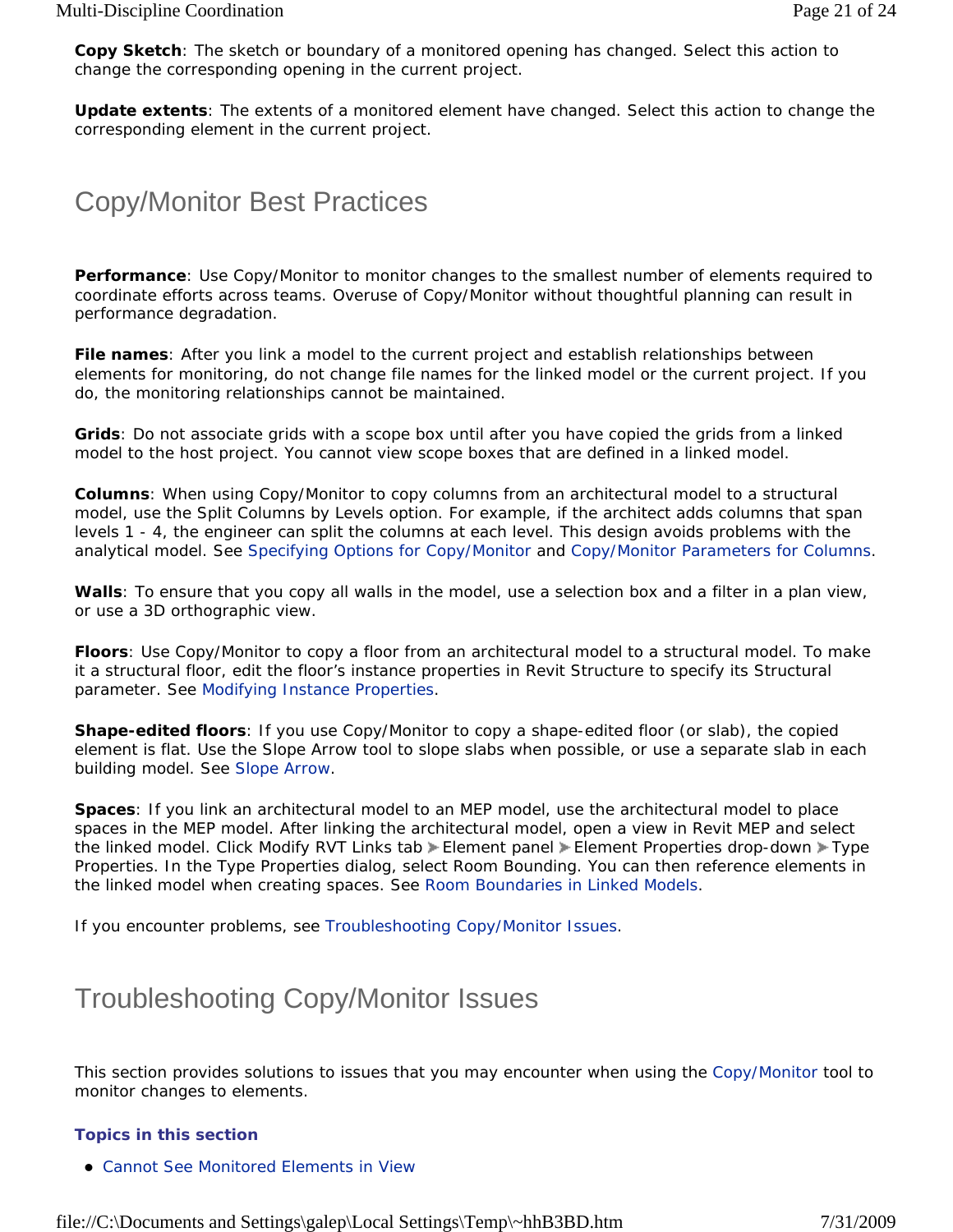- Coordination Monitor Alert
- **Instance of Linked RVT File Needs Coordination Review**
- Site Plan Was Deleted
- Walls Copied to Revit Structure Are Inaccurate

# Cannot See Monitored Elements in View

**Symptom**: You used the Copy/Monitor tool to monitor elements, but you cannot see them in the current view.

**Issue**: The Copy/Monitor tool is typically used to coordinate changes made by teams of different disciplines (architectural, structural, and MEP). By default, many project views display only elements related to the relevant discipline. For example, in Revit Structure, structural plans only display structural elements; they do not display architectural elements.

**Solution**: To ensure that you can see all types of elements in a view, change the discipline for the view:

- 1. Open a project view where you expect to be able to see the monitored elements.
- 2. Click View tab  $\blacktriangleright$  Graphics panel  $\blacktriangleright$  View Properties.
- 3. In the Properties dialog, for Discipline, select Coordination.

This setting ensures that the view displays elements for all disciplines (architectural, structural, mechanical, and electrical).

If you still cannot see the monitored elements:

- 1. Click View tab  $\blacktriangleright$  Graphics panel  $\blacktriangleright$  Visibility/Graphics.
- 2. On the Model Categories tab, make sure that the desired elements are selected in the Visibility column.
- 3. On the Revit Links tab, make sure that the linked file is selected in the Visibility column.

# Coordination Monitor Alert

**Warning**: Coordination Monitor alert

**Issue**: This warning displays when a monitored element has been moved, changed, or deleted.

**Solution**: Perform a coordination review to identify the changes, and then take action to address them. See Reviewing Warnings for Monitored Elements.

# Instance of Linked RVT File Needs Coordination Review

file://C:\Documents and Settings\galep\Local Settings\Temp\~hhB3BD.htm 7/31/2009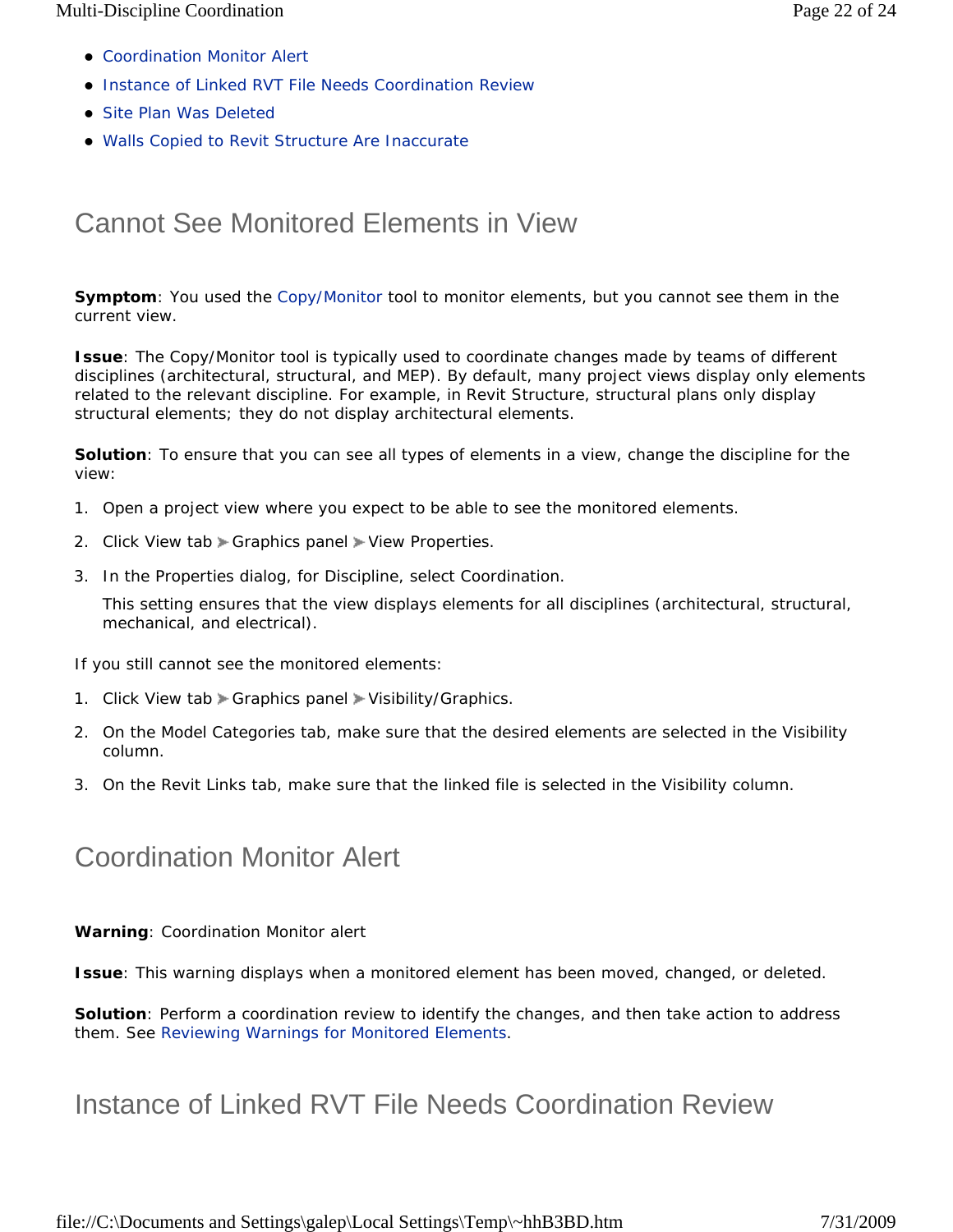**Warning**: Instance of linked .rvt file needs Coordination Review.

**Issue**: This warning displays when you open, load, or reload a project with monitored elements, and one or more of those elements have changed since the last time the project was opened or loaded.

**Solution**: Perform a coordination review to identify the changes, and take action to address them. See Reviewing Warnings for Monitored Elements.

### Site Plan Was Deleted

**Symptom**: After deleting levels from a Revit Architecture project, the site view no longer exists.

**Issue**: When you delete all levels in a Revit Architecture project, the site view is also deleted.

**Solution**: Create a site view as follows:

- 1. Click View tab > Create panel > Plan Views drop-down > Floor Plan.
- 2. In the New Plan dialog, clear Do not duplicate existing views.
- 3. Under Floor Plan views, select the level on which to base the site view.
- 4. Select the desired scale, and click OK.
- 5. In the Project Browser, rename the newly created floor plan view to **Site**.
- 6. Open the Site view.
- 7. Click View tab Acraphics panel > View Templates drop-down > Apply new template to current view.
- 8. In the Apply View Template dialog, under View Templates, select Site Plan.
- 9. Under View Properties, change any view properties as desired for the site view.
- 10. Click OK.

### Walls Copied to Revit Structure Are Inaccurate

**Symptom**: Walls copied from Revit Architecture to Revit Structure are not positioned properly.

**Issue**: When you copied a wall from Revit Architecture to Revit Structure, you changed the wall type to represent the structural core. However, the copied walls do not align with the core of the architectural walls.

This problem occurs because a copied wall is positioned based on the centerline of the wall, not the centerline of the core of the wall. If the centerline of the structural wall does not match the centerline of the architectural wall, the copied walls are not positioned properly.

**Solution**: To avoid this problem, you can do either of the following:

- Use the architectural wall type for the copied walls in the structural model.
- Do not use Copy/Monitor to copy walls into the structural model. Instead, do the following in the